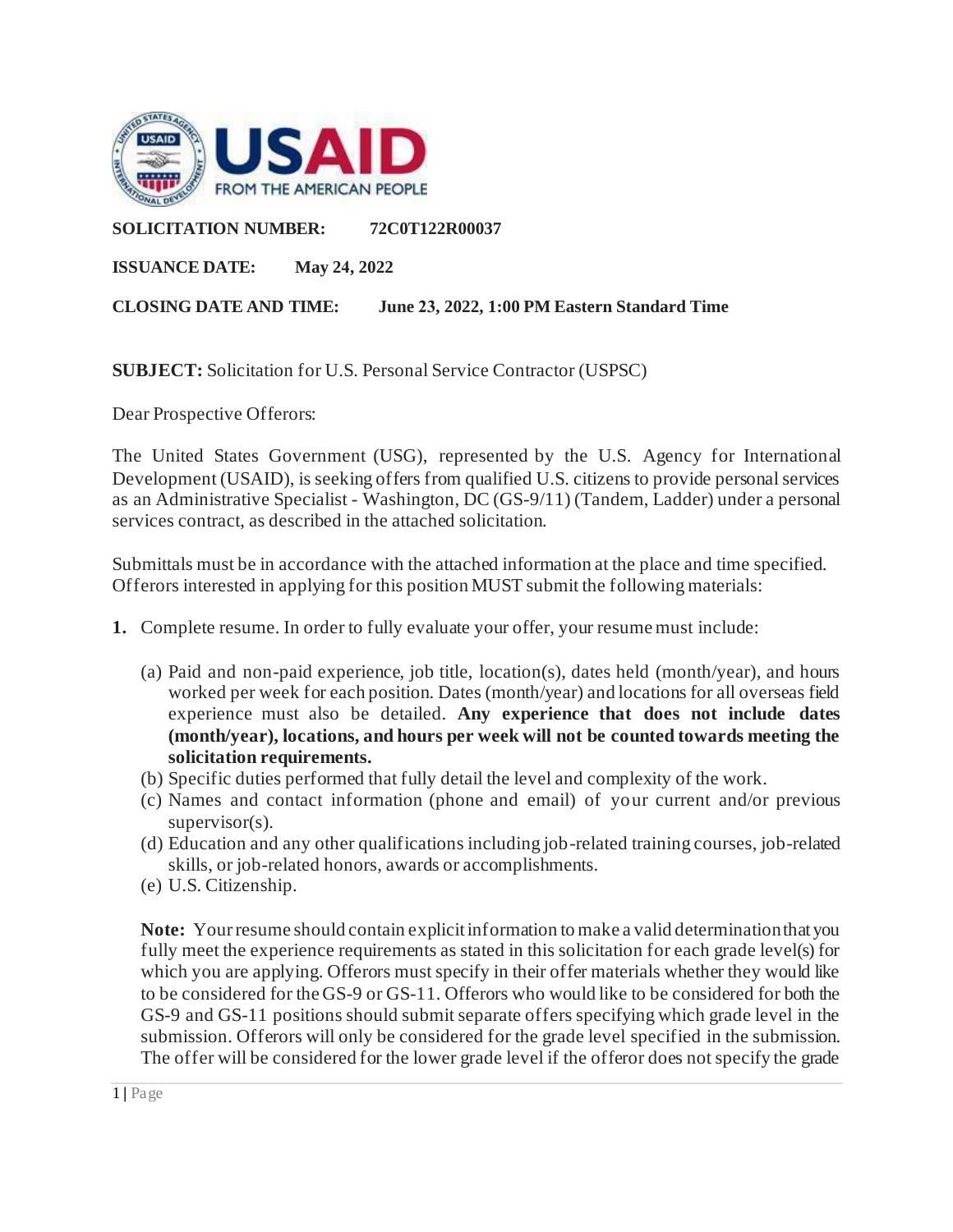level in the submission. Offerors who are unsure of which grade level they meet the minimum qualifications for should submit separate offers for the GS-9 and the GS-11 positions. This information should be clearly identified in your resume. Failure to provide explicit information to determine your qualifications for the position will result in loss of full consideration.

**2. USPSC Offeror Information for Personal Services Contracts form AID 309-2**. Offerors are required to complete and sign the form. **Due to COVID-19 and limited access to equipment, we are currently accepting electronic and typed signatures on the AID 309-2 form.**

NOTE ABOUT THE DATA UNIVERSAL NUMBERING SYSTEM AND SYSTEM FOR AWARD MANAGEMENT REQUIREMENTS All USPSCs with a place of performance in the United States are required to be registered in the System for Award Management (SAM) database prior to receiving an offer. You will be disqualified if you either fail to comply with this requirement or if your name appears on the excluded parties list. The selectee will be provided with guidance regarding this registration.

**Additional documents submitted will not be accepted.** Incomplete or late offers will not be considered. Your complete resume and the AID 309-2 form must be mailed or emailed to OTIjobs@usaid.gov

Offerors can expect to receive a confirmation email when offer materials have been received. Offerors should retain for their records copies of all enclosures which accompany their offers. This solicitation in no way obligates USAID to award a PSC contract, nor does it commit USAID to pay any cost incurred in the preparation and submission of the offer.

Offeror resources are available a[t www.otijobs.net/guidance-for-applying](http://www.otijobs.net/guidance-for-applying). Any questions on this solicitation may be directed to:

OTI Recruitment Team E-Mail Address: OTIjobs@usaid.gov Website: www.OTIjobs.net

Sincerely,

Jaclyn Humphrey Acting Supervisory Contracting Officer M/OAA/CPS Jaclyn Humphrey Digitally signed by Jaclyn Humphrey Date: 2022.05.24 10:56:16 -04'00'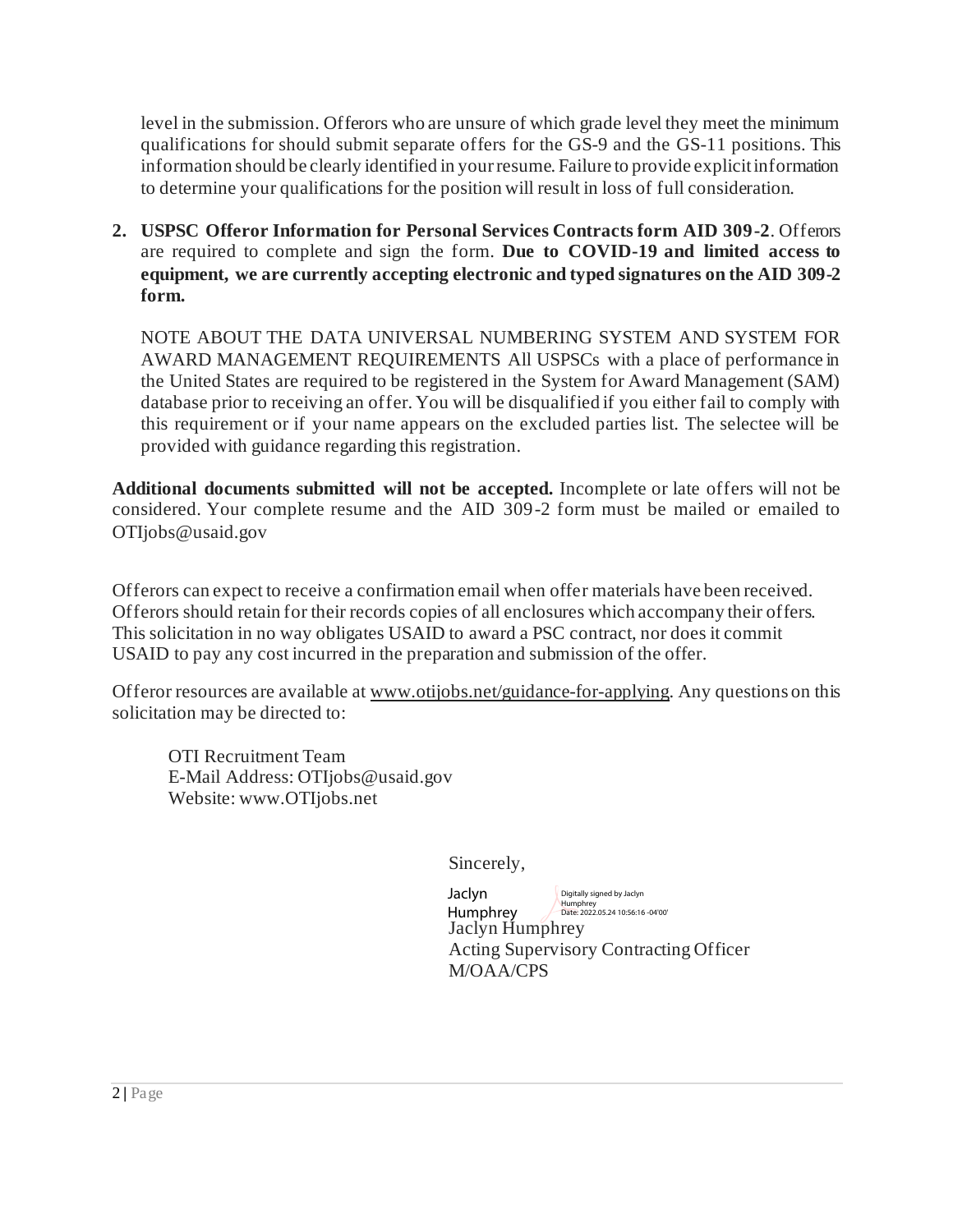## **ATTACHMENT I**

#### **I. GENERAL INFORMATION**

#### **1. SOLICITATION NO.:** 72C0T122R00037

**2. ISSUANCE DATE:** May 24, 2022

#### **3. CLOSING DATE AND TIME FOR RECEIPT OF OFFERS:** June 23, 2022, 1:00 pm Eastern Time

#### **4. POINT OF CONTACT:** OTI Recruitment Team, Email at [OTIjobs@usaid.gov](mailto:OTIjobs@usaid.gov).

#### **5. POSITION TITLE:** Administrative Specialist

**6. MARKET VALUE:** This position has been designated as a "tandem/ladder" position that, depending on the qualifications of the offeror, can be filled at either the GS-9 (\$61,947 - \$80,532 per annum) or GS-11 (\$74,950 - \$97,430 per annum) equivalent level for the Washington, DC locality area. Final compensation will be negotiated within the listed market value based upon qualifications, previous relevant work experience and work history, salary and educational background. The highest level of this position is a GS-11. **Salaries over and above the pay range will not be entertained or negotiated.** Offerors who live outside the Washington, D.C. area will be considered for selection but no relocation expenses will be reimbursed.

Following at least one year at the GS-9 grade, the offeror may have the opportunity for advancement to the GS-11 equivalent grade. In order to be advanced to the higher grade, the incumbent must meet the minimum qualifications of the higher grade and receive an excellent performance rating in their most recent annual performance evaluation. The evaluation must include a statement by the supervisor that the incumbent is performing successfully at the current grade and is considered ready to perform at the higher grade level. Neither advancement nor extension of the contract is guaranteed.

**Note:** Offerors who submit an offer for the GS-11 grade level, but do not meet the minimum qualifications as outlined in this solicitation and as reviewed by the Technical Evaluation Committee, will not be considered for the GS-9 positions if they have not submitted a separate offer for the GS-9 level. Similarly, offerors who apply for the GS-9 position even though they might meet the minimum qualifications for the GS-11 position will not be considered for the higher graded position if they have not submitted a separate offer for the GS-11 position. Offerors who are unsure of which grade level they meet the minimum qualifications for should submit separate offers for the GS-9 and the GS-11 positions.

**7. PERIOD OF PERFORMANCE:** One (1) year, with four (4) one-year option periods.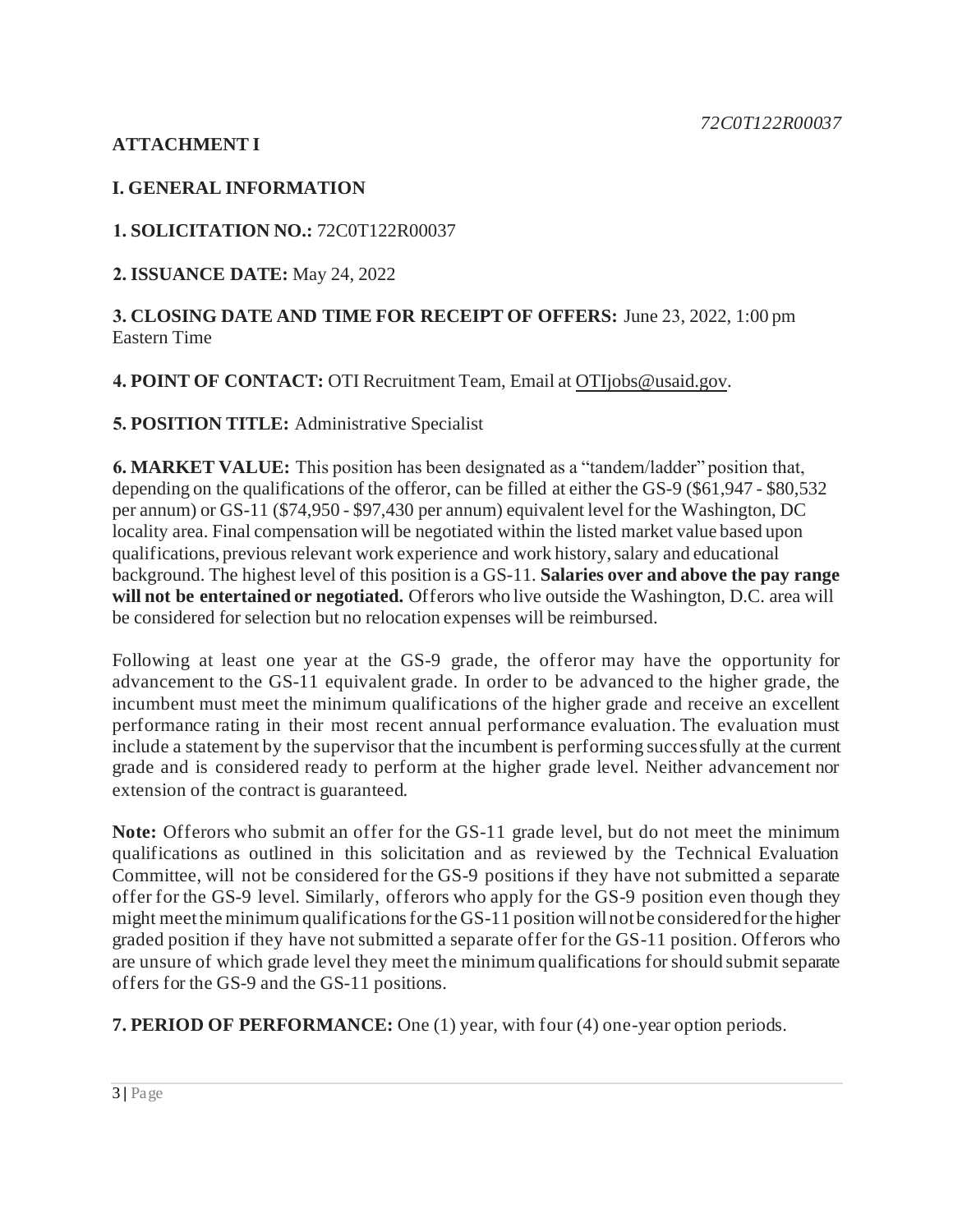START DATE**:** Within 45 days of receiving notification that required security clearance has been obtained.

#### **8. PLACE OF PERFORMANCE:** Washington, D.C.

**9. ELIGIBLE OFFERORS:** United States Citizens

#### **10. SECURITY LEVEL REQUIRED:** SECRET

#### **11. STATEMENT OF DUTIES**

#### POSITION DESCRIPTION

#### **BACKGROUND**

USAID's Office of Transition Initiatives (OTI) is seeking highly motivated, highly qualified individuals who want the opportunity to help support rapid international transition programs for priority conflict-prone countries. Created in 1994 as a distinct operating unit within USAID, OTI helps local partners advance peace and democracy in politically-transitioning countries. In support of U.S. foreign policy, OTI seizes emerging windows of opportunity in the political landscape to promote stability, peace, and democracy by catalyzing local initiatives through adaptive and agile programming.

Countries experiencing a significant political transition in the midst of a disaster or emerging from civil conflict have unique needs that cannot be fully addressed by traditional disaster relief. Timely and effective assistance to promote and consolidate peaceful, democratic advances can make the difference between a successful or a failed transition. OTI assists in securing peace by aiding indigenous, mostly non-governmental, civil society and media organizations. OTI uses such mechanisms as support for re-integration of ex-combatants into civilian society; development of initiatives to promote national reconciliation; identification of quick-impact community self-help projects to meet urgent economic needs; and aid to independent media outlets and communitybased organizations to help promote informed debate and broaden public participation.

To respond quickly and effectively and meet its program objectives and mandate OTI retains a group of high level professionals and experts under U.S. Personal Services Contracts (USPSCs). These knowledgeable and skilled professionals make up the vast majority of the OTI wo rk force and are at its forefront implementing and achieving the office's programmatic goals and objectives. There are several benefits that USPSCs may participate in, such as partial reimbursement for health and life insurance costs, as well as full coverage of workers' compensation, among other benefits. For more complete information on USPSC benefits, please see Section VI of this solicitation.

4 **|** Page **OTI's DEIA Vision Statement:** OTI is a collaborative environment that represents the global community at all levels of our organization. Uniting diverse backgrounds and experiences, we value individual expertise to advance peace and democracy around the world.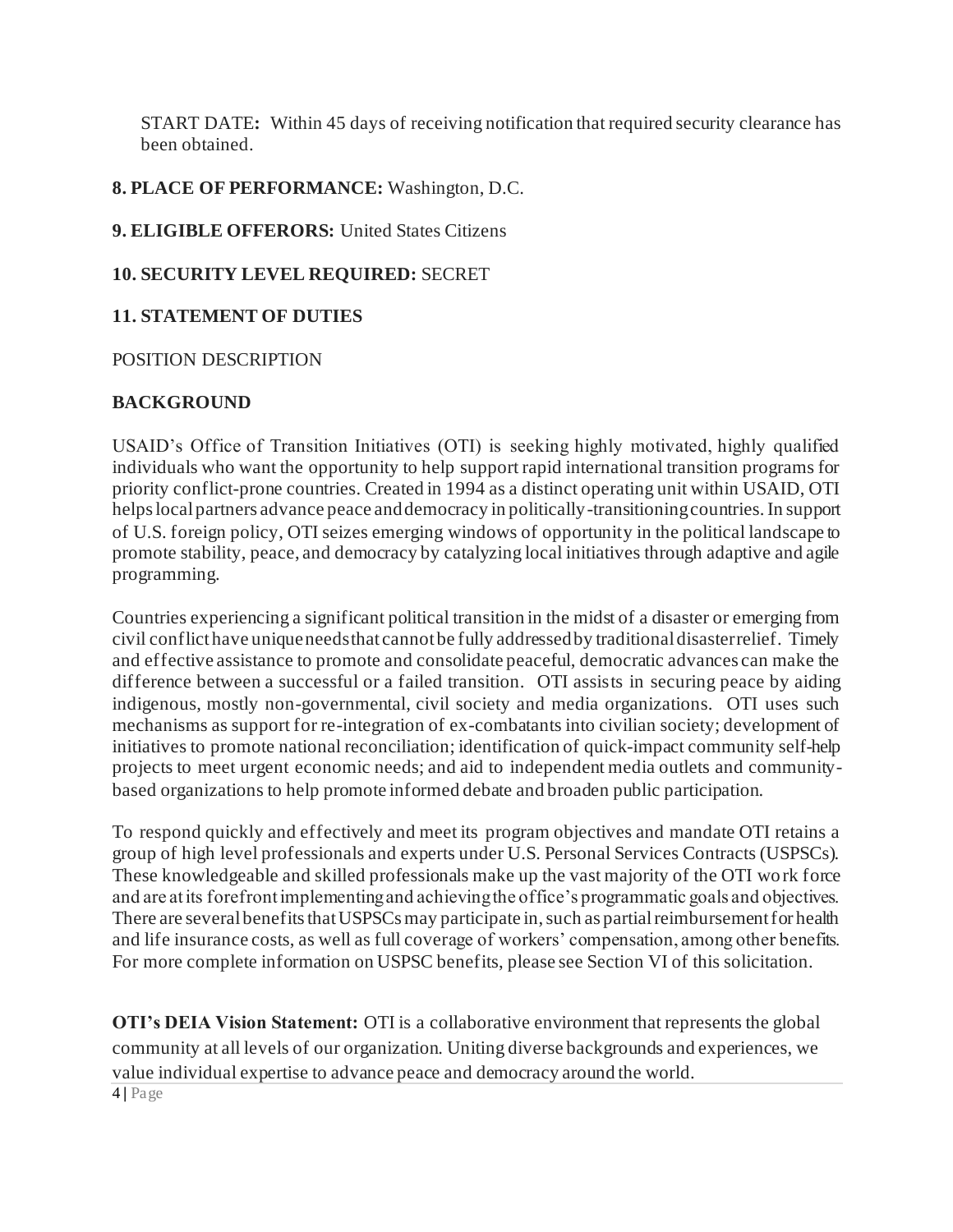Values and associated behaviors that will enable this vision are:

#### **Trust**

- Model open communication, active listening and candor.
- Believe others when they share their experiences.

## **Respect**

- A respectful attitude should be shown to everyone.
- Allow for others to express complete opinion/thoughts without interruption, while recognizing that there are other perspectives and lived experiences.

## **Belonging (Accessibility)**

- Serve as an ally to those who feel excluded (professionally, socially, personally, etc.).
- Promote togetherness and acceptance through equitable behavior.

## **Empathy**

- Listen to understand, create space to be real/feel.
- Remind yourself to be conscious of how others may feel or receive your words

## **Self-awareness/accountability**

- Supervisors hold their peers to account on their expectations and behaviors.
- Seek regular, constructive feedback to understand how your words and actions affect and influence others, and how they are being perceived and interpreted.
- Acknowledge unconscious bias and be willing to learn and change behavior when confronted/corrected.

For more information about OTI and its country programs please see: *<https://www.usaid.gov/stabilization-and-transitions>*

## INTRODUCTION

This position is located within the Bureau for Conflict Prevention and Stabilization, Office of Administrative Services (CPS/AMS). The office is charged with providing advisory, documentation and support services to aid in the achievement of strategic objectives as set forth by the Bureau, the Agency and Congress. The incumbent of this position serves as an Administrative Specialist on the Administrative Services Team responsible for providing administrative support and guidance to staff focusing primarily on support for program funded staff in the CPS bureau in Washington and in the field (administration, logistics, human resources allocation, performance appraisals, security, information management, training and awards). This involves an in-depth knowledge of the goals and objectives of CPS and the role of the AMS staff in ensuring that support services are well maintained to achieve those goals and objectives.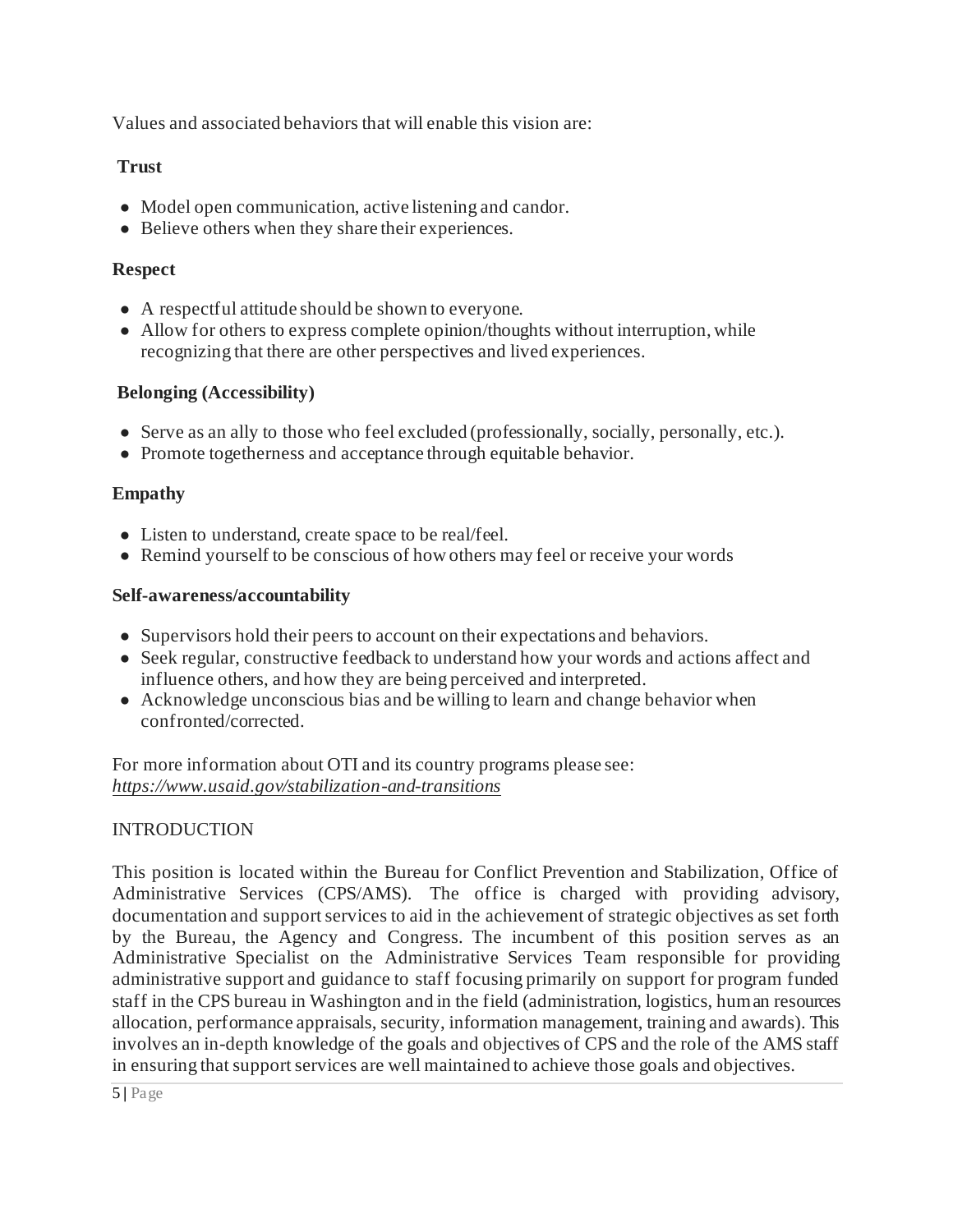CMC, CVP, OTI and PO are operational contingency offices that must respond quickly and effectively and meet their program objectives and mandates. These offices retain several hundred high level professionals and experts under program funded U.S. Personal Services Contracts (USPSCs) in Washington and the field. These professionals make up the vast majority of the CPS work force and are at the forefront in implementing and achieving their organizations' programmatic goals and objectives. USPSCs are considered employees of USAID for all purposes except programs administered by the Office of Personnel Management (OPM) – such as federally sponsored health insurance, life insurance, and retirement benefits. However, there are several other similar benefits that USPSCs may participate in, such as partial reimbursement for health and life insurance costs, as well as full coverage of workers' compensation, among other benefits. For more complete information on USPSC benefits, please see Section VI of this solicitation.

The Administrative Specialist will be based in Washington, DC, and will provide a range of administrative services in support of program-funded staff working within the CPS Bureau in Washington and the field. The Administrative Specialist will work directly with office team members and the AMS Director and or their designee.

## **CORE FUNCTIONAL AREAS OF RESPONSIBILITY**

## DUTIES AND RESPONSIBILITIES

The work of the Administrative Specialist requires teamwork, self-motivation, the exercise of discretion, judgment, strong customer service skills and the ability to work well in a fast-paced environment under tight deadlines. The Administrative Specialist manages a small portfolio and must prioritize and follow up on their own actions without prompting. As a member of a highly supportive, customer-service oriented office, you are willing and able to perform a wide range of administrative functions to help ensure programmatic success. You have a high level of integrity and attention to detail to ensure the use of CPS systems and procedures to maintain effective and efficient procedures are followed, management of funds, programming, and monitoring and evaluation. You are highly flexible and willing to work under conditions of ongoing change and remain professional and respectful of colleagues and authority in a diverse workforce. You place a premium on the building of positive relationships with their respective team and with key stakeholders both in and outside of the Bureau. You are highly responsible, service-oriented, organized, pays close attention to detail, and are able to receive and respond to constructive criticism in a professional manner. You are a strategic thinker, articulates innovative ideas, presents solutions, and are a positive role model for colleagues both in and outside of CPS. You are also committed to upholding USAID/OTI's Diversity, Equity, Inclusion, and Accessibility (DEIA) Vision and Values as outlined in the background.

Under the direct supervision of the Washington-based CPS bureau's Administrative Management Office Director or their designee, the Administrative Specialist will perform the following duties: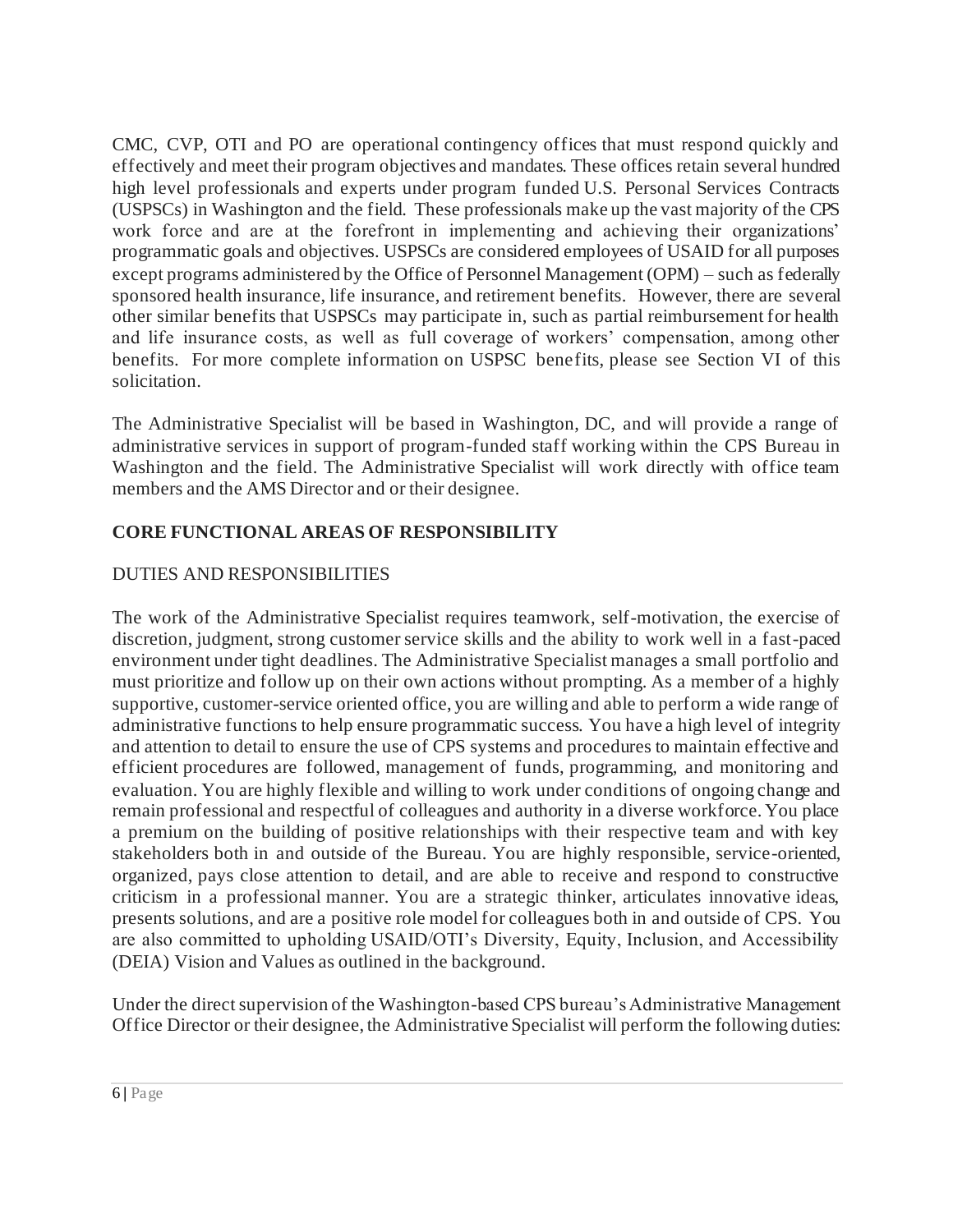#### *At the GS-9 Administrative Specialist level:*

*Note: Duties and responsibilities are listed in order of importance for this position*

- After initial learning period, demonstrate an acquired knowledge on policies and procedures as relates to duties as assigned;
- Serve as a contact person concerning administrative human resources issues for primarily program funded staff in the Office of Civilian-Military Cooperation (CMC), the Center for Conflict and Violence Prevention (CVP), the Office of Transition Initiatives (OTI) and the Program Office (PO);
- Provide general administrative support for primarily program-funded staff such as: scheduling and facilitating meetings, drafting correspondence, recording meeting minutes, drafting and tracking memos, tracking and ensuring action items are followed up, notifying CPS staff of important requirements and events, filing, correspondence control, and other administrative services as required;
- Assist in responding to requests for information and taskers regarding CPS programs;
- Assist in performing a variety of administrative support functions for primarily program funded staff in CMC, CVP, OTI and PO. Ensure accuracy of information and provide administrative support by assembling and preparing charts, data, reports, and analyzing program budgetary and fiscal data;
- Provide personnel support for primarily program funded staff, including but not limited to building credential access, security clearances and revalidations, e-QIP system management and document processing, network account creation, facilities and property management, purchase card program activities (supply purchases), submitting personnel action requests; maintaining personnel lists and databases, and other personnel support duties as required;
- Provide backstop support/guidance on Human Resources matters involving leave administration, employee relations and employee development;
- Provide support and updated information to managers and employees on questions and requests related to the administrative services provided which may include, but not limited to, liaising with offices outside of CPS;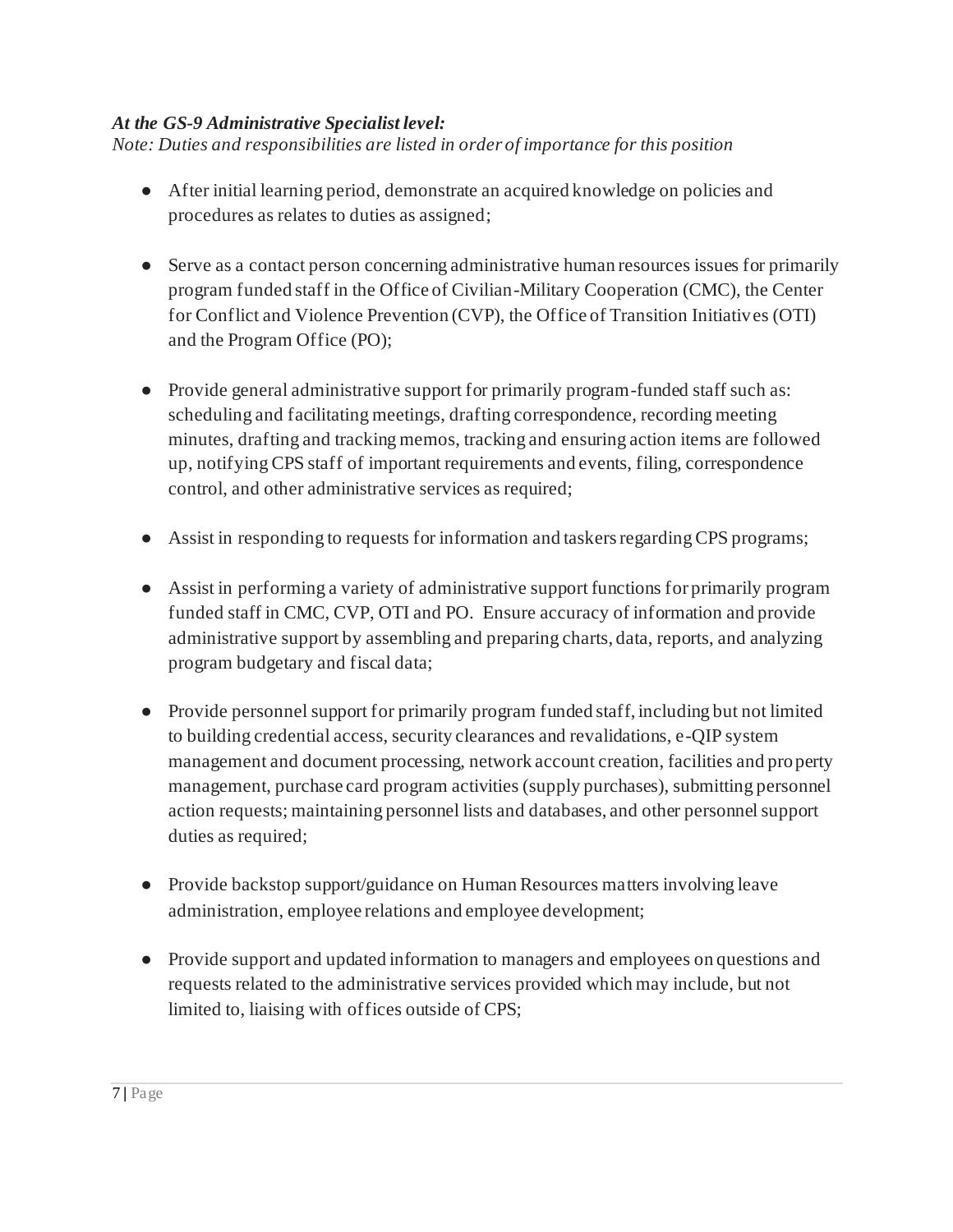- Assist in developing, interpreting, and implementing procedures and guidance for organizational services provided;
- After an initial learning period, provide orientation, training, and mentoring for new staff as delegated; and,
- Serve on temporary details within OTI, other USAID bureaus/offices, or other USG agencies under this scope of work for a period not to exceed six months. Duties performed while on detail must be directly related to the scope of work. Contracting Officer (CO) approval is required for the temporary detail. Any extension past the six months requires CO approval.

## *At the GS-11 Administrative Specialist level:*

Perform the same duties as the GS-9 level but with less supervision, greater decision-making authority, and greater independence of action.

*Note: Duties and responsibilities are listed in order of importance for this position*

- Serve as an expert on policies and procedures as relates to duties as assigned;
- Serve as a contact person concerning administrative human resources issues for primarily program funded staff in the Office of Civilian-Military Cooperation (CMC), the Center for Conflict and Violence Prevention (CVP), the Office of Transition Initiatives (OTI) and the Program Office (PO);
- Provide general administrative support for primarily program-funded staff such as: scheduling and facilitating meetings, drafting correspondence, recording meeting minutes, drafting and tracking memos, tracking and ensuring action items are followed up, notifying CPS staff of important requirements and events, filing, correspondence control, and other administrative services as required;
- Respond to requests for information and taskers regarding CPS programs;
- Perform a variety of administrative support functions for primarily program funded staff in CMC, CVP, OTI and PO. Ensure accuracy of information and provide administrative support by assembling and preparing charts, data, reports, and analyzing program budgetary and fiscal data;
- Provide personnel support for primarily program funded staff, including but not limited to building credential access, security clearances and revalidations, e-QIP system management and document processing, network account creation, facilities and property management, purchase card program activities (supply purchases), submitting personnel action requests; maintaining personnel lists and databases, and other personnel support duties as required;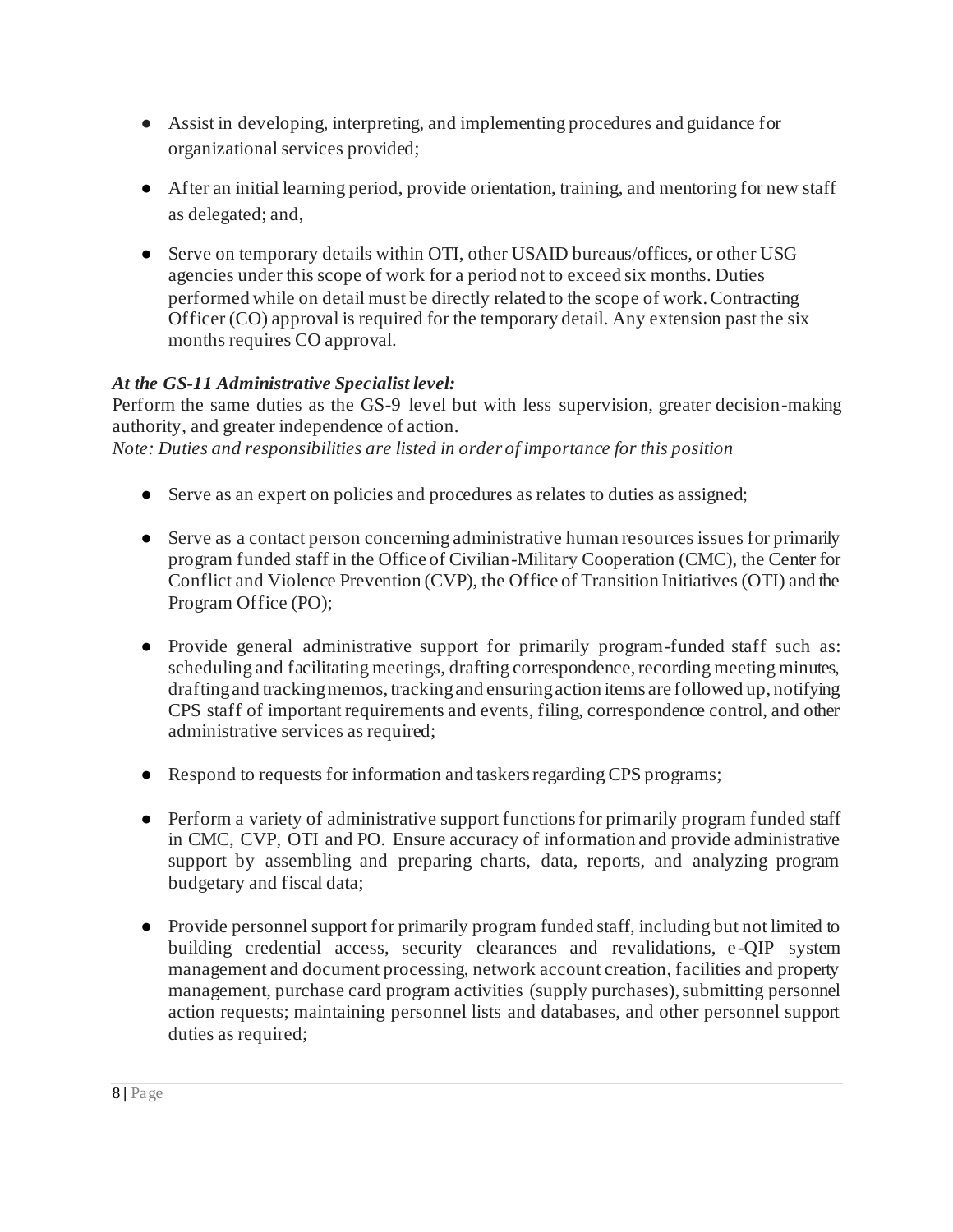- Provide backstop support/guidance on Human Resources matters involving leave administration, employee relations and employee development;
- Provide support to managers and employees on questions and situations related to the administrative services provided which may include, but not limited to, liaising with offices outside of CPS;
- Develop, interpret, and implement procedures and guidance for organizational services provided;
- Provide orientation, training, and mentoring for new staff as delegated; and,
- Serve on temporary details within OTI, other USAID bureaus/offices, or other USG agencies under this scope of work for a period not to exceed six months. Duties performed while on detail must be directly related to the scope of work. Contracting Officer (CO) approval is required for the temporary detail. Any extension past the six months requires CO approval.

#### SUPERVISORY RELATIONSHIP:

The Administrative Specialist will take direction from and will report to the Director of the Office for Administrative Services (CPS/AMS) or their designee.

#### SUPERVISORY CONTROLS:

At the GS-9 level, the supervisor typically assigns projects and sets deadlines for completing the work. Findings and recommendations developed by the USPSC are reviewed for appropriateness prior to release or discussion with management officials.

At the GS-11 level, the supervisor sets overall objectives and resources available, and works with the incumbent to develop deadlines, work to be done and methodology; the incumbent is responsible for carrying out assignments, consulting with the supervisor on policy interpretations, and work is evaluated for technical soundness and effectiveness in meeting work objectives.

## **12. PHYSICAL DEMANDS**

The work is generally sedentary and does not pose undue physical demands.

#### **13. WORK ENVIRONMENT:**

Work is performed in an office setting. Overseas deployments are not required for this position.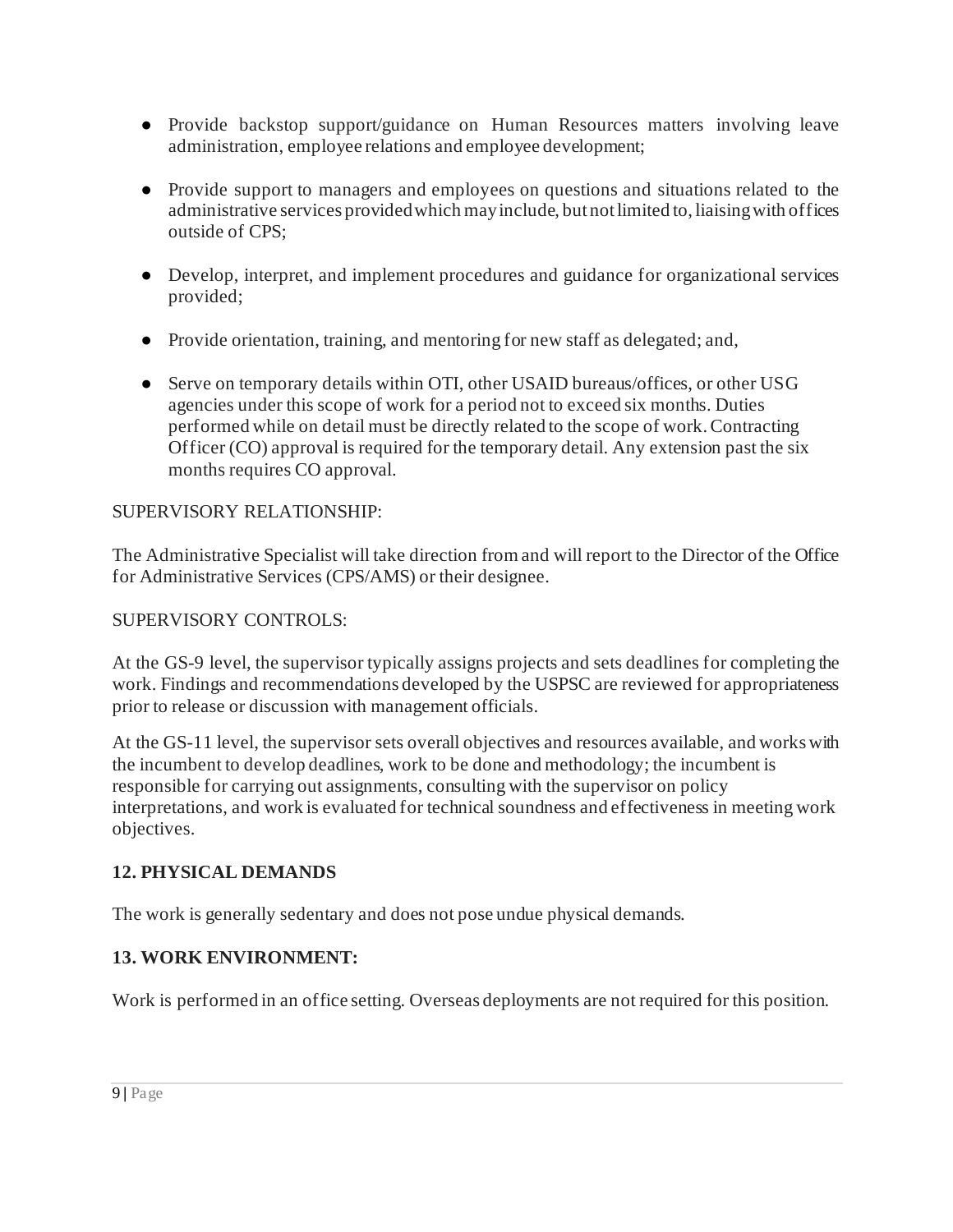## **II. MINIMUM QUALIFICATIONS REQUIRED FOR THIS POSITION**

(Determines basic eligibility for the position. Offerors who do not meet all of the education and experience factors are considered NOT qualified for the position. See detailed instructions for demonstrating Education/Experience under "Submitting an Offer")

At a **minimum**, the offeror must have:

## *At the GS-9 Administrative Specialist level:*

(1) A Bachelor's Degree with **two (2) years** of work experience;

# **OR**

An Associate's Degree with **three (3) years** of work experience;

# **OR**

A high school diploma/equivalent with **four (4) years** of work experience;

# **AND**

(2) Demonstrated experience drafting correspondence, written reports/documents, working on spreadsheets, and/or producing presentations.

## *At the GS-11 Administrative Specialist level:*

(1) A Bachelor's Degree with **three (3) years** of work experience;

# **OR**

An Associate's Degree with **four (4) years** of work experience;

**OR**

A high school diploma/equivalent with **five (5) years** of work experience;

## **AND**

(2) Demonstrated experience drafting correspondence, written reports/documents, working on spreadsheets, and/or producing presentations

## **III. EVALUATION AND SELECTION FACTORS**

(Determines basic eligibility for the position. Offerors who do not meet all of the education and experience factors are considered NOT qualified for the position.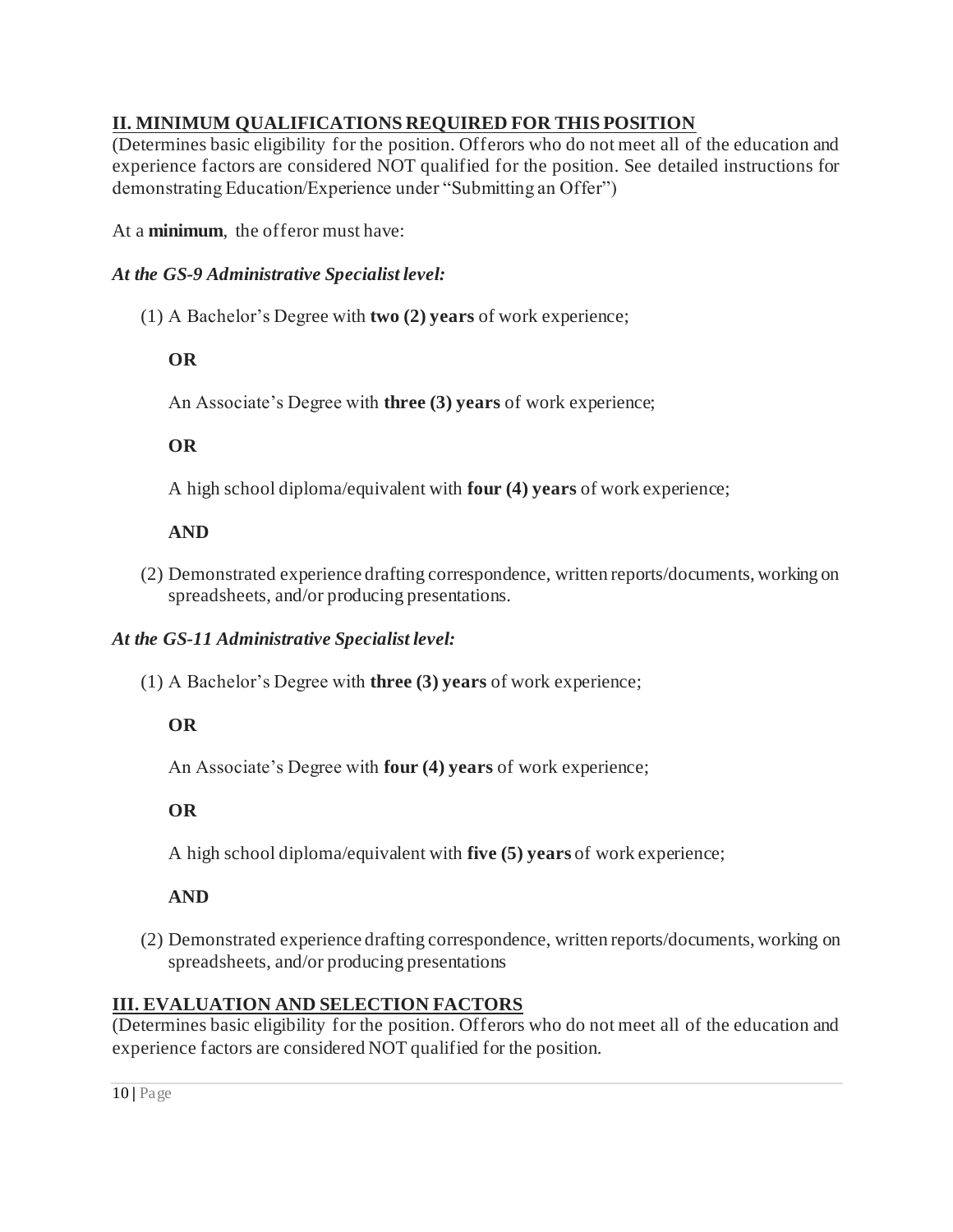The Government may award a contract without discussions with offerors in accordance with FAR 52.215-1. The CO reserves the right at any point in the evaluation process to establish a competitive range of offerors with whom negotiations will be conducted pursuant to FAR 15.306(c). In accordance with FAR 52.215-1, if the CO determines that the number of offers that would otherwise be in the competitive range exceeds the number at which an efficient competition can be conducted, the CO may limit the number of offerors in the competitive range to the greatest number that will permit an efficient competition among the most highly rated offers. FAR provisions of this solicitation are available at <https://www.acquisition.gov/browse/index/far>.

## **SELECTION FACTORS:**

(Determines basic eligibility for the position. Offerors who do not meet all of the selection factors are considered NOT qualified for the position.)

- Offeror is a U.S. Citizen:
- Complete resume submitted. See cover page for resume requirements. Experience that cannot be quantified will not be counted towards meeting the solicitation requirements;
- Ability to obtain a SECRET level security clearance **(NOTE: Dual citizens may be asked to renounce second-country citizenship)**;
- Satisfactory verification of academic credentials.

A USAID Secret level security clearance is required prior to issuance of the contract for this position.

**NOTE:** If a full security investigation package is not submitted by the selected within 30 days after it is requested, the offer may be rescinded. If a security clearance is not able to be obtained within four months after the selected submits the initial security clearance documentation, the offer may be rescinded.

# **OFFEROR RATING SYSTEM**

The offeror rating system factors are used to determine the competitive ranking of qualified offerors in comparison to the technical evaluation criteria. Offerors must demonstrate the rating factors outlined below within their resume, as they are evaluated strictly by the information provided.

**Note:** Supplemental documentation with written responses is not required and will not be reviewed for this solicitation.

**Note:** Offerors are required to address each factor of the Offeror Rating System in their resume, describing specifically and accurately what experience, training, education, and/or awards they have received as it pertains to each factor. Failure to address the selection factors and/or Offeror Rating System evaluation factors may result in not receiving credit for all pertinent experience, education, training and/or awards.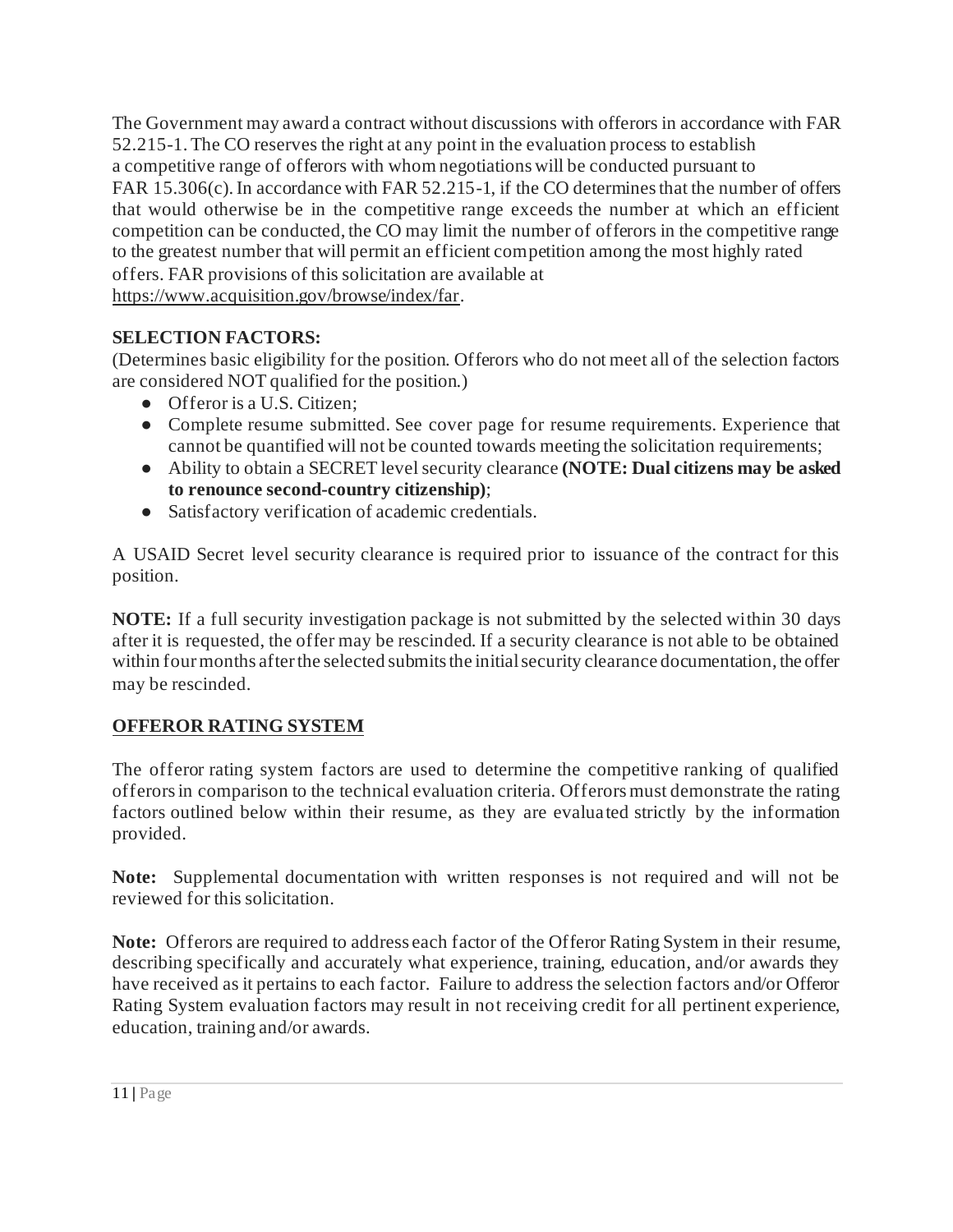The evaluation factors are as follows:

## **Administrative (25 Points)**

- Demonstrated experience providing general administrative support such as scheduling and facilitating meetings, filing, and other administrative services.
- Demonstrated experience preparing and composing various types of correspondence, such as drafting and tracking memos, responding to taskers, and drafting meeting minutes.

### **Organization (25 Points)**

- Demonstrated experience balancing a wide variety of tasks and working independently with short deadlines.
- Demonstrated experience establishing and maintaining effective relationships with a variety of groups and individuals, across organizational structures.

## **Personnel Support (20 Points)**

- Demonstrated experience providing support/guidance on Human Resources matters, such as leave administration, employee relations and employee development.
- Demonstrated experience assisting with developing, interpreting, or implementing policies, procedures and/or guidance for organizational processes and/or services provided.

**BASIS OF RATING:** Offerors who clearly meet the Education/Experience Requirements and Selection Factors will be further evaluated in accordance with the Offeror Rating System. Those offerors determined to be competitively ranked may also be evaluated on interview performance and satisfactory professional reference checks. In the event that an offeror has fully demonstrated their qualifications and there are no other competitive offerors, OTI reserves the right to forgo the interview process.

The Offeror Rating System is as follows: Evaluation Factors – 70 Points Interview Performance - 30 Points Satisfactory Professional Reference Checks - Pass/Fail (no points assigned) **Total Possible Points: 100**

The most qualified offerors may be interviewed, required to provide a writing sample, and demonstrate an ability to operate commonly used office applications. OTI will not pay for any expenses associated with the interviews. In addition, offers (written materials and interviews) will be evaluated based on content as well as on the offerors writing, presentation, and communication skills. In the event that an offeror has fully demonstrated their qualifications and there are no other competitive offerors, OTI reserves the right to forgo the interview process. Professional references and academic credentials will be evaluated for offerors being considered for selection. Offerors must submit at least three (3) professional references, one (1) of which must be a current or former supervisor. OTI reserves the right to contact previous employers to verify employment history. If the offeror had a previous position with USAID, the TEC and/or CO are encouraged to obtain reference checks from the previous supervisor(s) or CO(s). Se[e ADS 309.3.1.11.a.4](https://www.usaid.gov/sites/default/files/documents/309.pdf)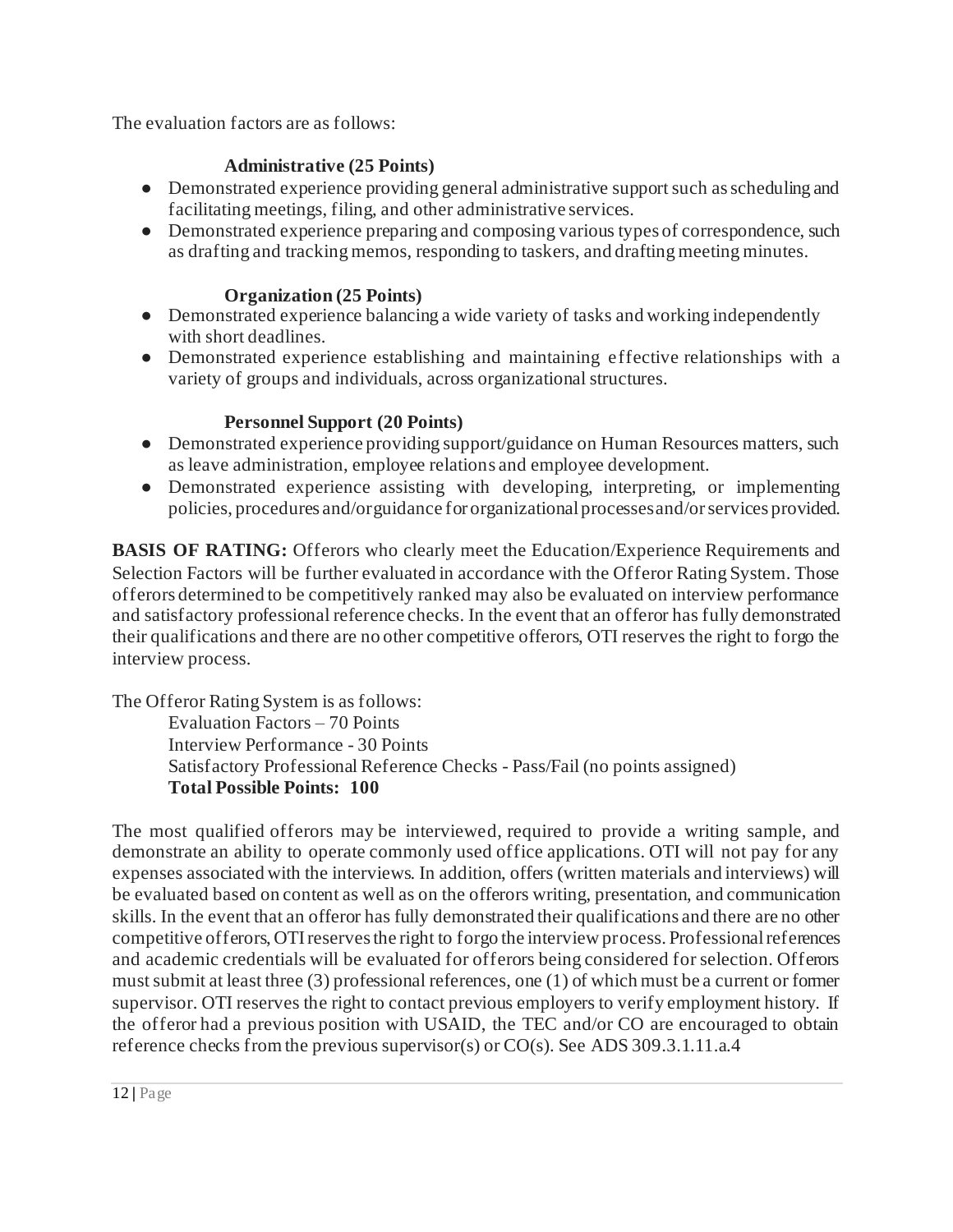### **IV. SUBMITTING AN OFFER**

Offers must be **received** by the closing date and time at the address specified in **Section I, item 3**, and submitted to the Point of Contact in **Section I, item 4**.

Qualified offerors are **required** to submit:

- 1. **Complete resume.** In order to fully evaluate your offer, your resume must include:
	- (a) Paid and non-paid experience, job title, location(s), dates held (month/year), and hours worked per week for each position. Dates (month/year) and locations for all overseas field experience must also be detailed. **Any experience that does not include dates (month/year), locations, and hours per week will not be counted towards meeting the solicitation requirements.**
	- (b) Specific duties performed that fully detail the level and complexity of the work.
	- (c) Names and contact information (phone and email) of your current and/or previous supervisor(s).
	- (d) Education and any other qualifications including job-related training courses, job-related skills, or job-related honors, awards or accomplishments.
	- (e) U.S. Citizenship.

Your resume should contain **explicit information to make a valid determination that you fully meet the minimum qualification requirements** as stated in this solicitation for each grade level(s) for which you are applying. If you do not specify which grade level(s), your offer will be considered at the lower grade level. This information should be clearly identified in your resume. Failure to provide explicit information to determine your qualifications for the position will result in loss of full consideration.

**NOTE**: The Offeror Rating System Evaluation Factors are worth 70 out of 100 points. Offerors are required to address each factor of the Offeror Rating System in their resume, describing specifically and accurately what experience, training, education, and/or awards they have received as it pertains to each factor. Failure to address the selection factors and/or Offeror Rating System factors may result in not receiving credit for all pertinent experience, education, training and/or awards.

- 2. **Offeror Information for Personal Services Contracts form AID 309-2.** Offerors are required to complete and sign the form. **Due to COVID-19 and limited access to equipment, we are currently accepting electronic and typed signatures on the AID 309-2 form.**
- 3. **Ensuring Adequate COVID-19 Safety Protocols for Federal Contractors -** The Offeror will be required to show proof that the Offeror is fully vaccinated against COVID-19 on or before the first date of onboarding, or submit an approved reasonable accommodation to the CO. If the contractor does not meet this requirement the contract may be terminated.\* *\*See Notice Regarding Any Court Order Affecting the Implementation of E.O. 14042 in Section VIII below.*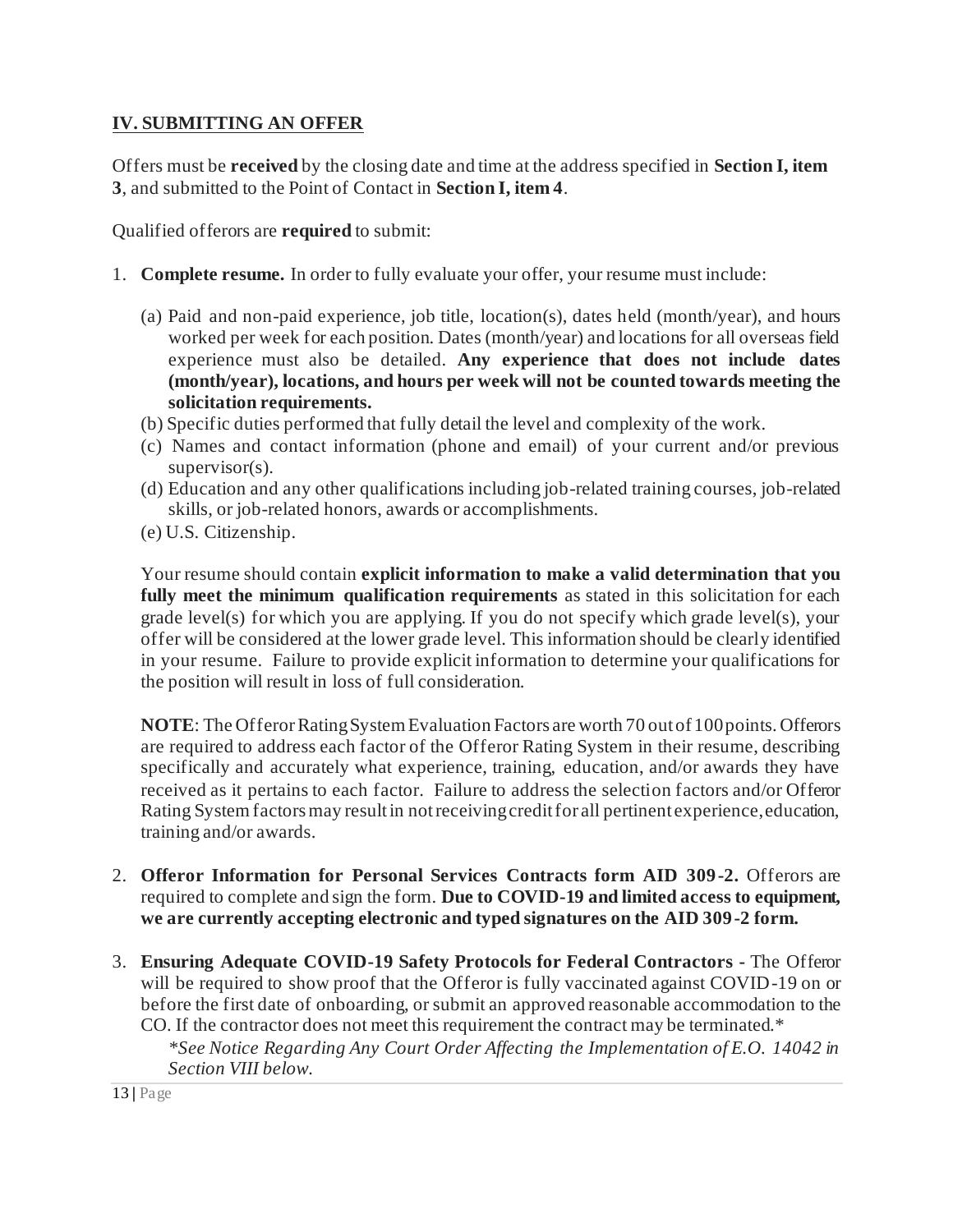Additional documents submitted will not be accepted.

To ensure consideration of offers for the intended position offers must prominently reference the solicitation number in the offer submission.

Offeror resources are available a[t www.otijobs.net/guidance-for-applying](http://www.otijobs.net/guidance-for-applying).

## **DOCUMENT SUBMITTALS**

**Via email**: OTIjobs@usaid.gov

*Please note in your document submittal where you heard about this position.*

## **NOTE REGARDING GOVERNMENT OBLIGATIONS FOR THIS SOLICITATION**

This solicitation in no way obligates USAID to award a PSC contract, nor does it commit USAID to pay any cost incurred in the preparation and submission of the offer.

## **NOTE REGARDING THE SYSTEM FOR AWARD MANAGEMENT (SAM)**

All individuals contracted as USPSCs with a place of performance in the United States are required to be registered in the SAM database. The selected offeror will be provided with guidance regarding this registration.

For general information about SAM, please refer to Federal Acquisition Regulation (FAR) Clause 52.204-6, Unique Entity Identifier and FAR 52.204-7, System for Award Management. https://www.acquisition.gov/far/part-52#FAR\_52\_204\_7 or [www.sam.gov](http://www.sam.gov/).

ALL QUALIFIED OFFERORS WILL BE CONSIDERED REGARDLESS OF AGE, RACE, COLOR, SEX, CREED, NATIONAL ORIGIN, LAWFUL POLITICAL AFFILIATION, NON-DISQUALIFYING DISABILITY, MARITAL STATUS, SEXUAL ORIENTATION, AFFILIATION WITH AN EMPLOYEE ORGANIZATION, OR OTHER NON-MERIT FACTOR.

## **V. LIST OF REQUIRED FORMS PRIOR TO AWARD**

Once the Contracting Officer (CO) informs the successful offeror about being selected for a contract award, the CO will provide the successful offeror instructions about how to complete and submit the following forms. Forms outlined below can found a[t http://www.usaid.gov/forms/](http://www.usaid.gov/forms/)

- 1. Declaration for Federal Employment (OF-306).
- 2. Questionnaire for Sensitive Positions (for National Security) (SF-86), or Questionnaire for Non-Sensitive Positions (SF-85).
- 3. Finger Print Card (FD-258).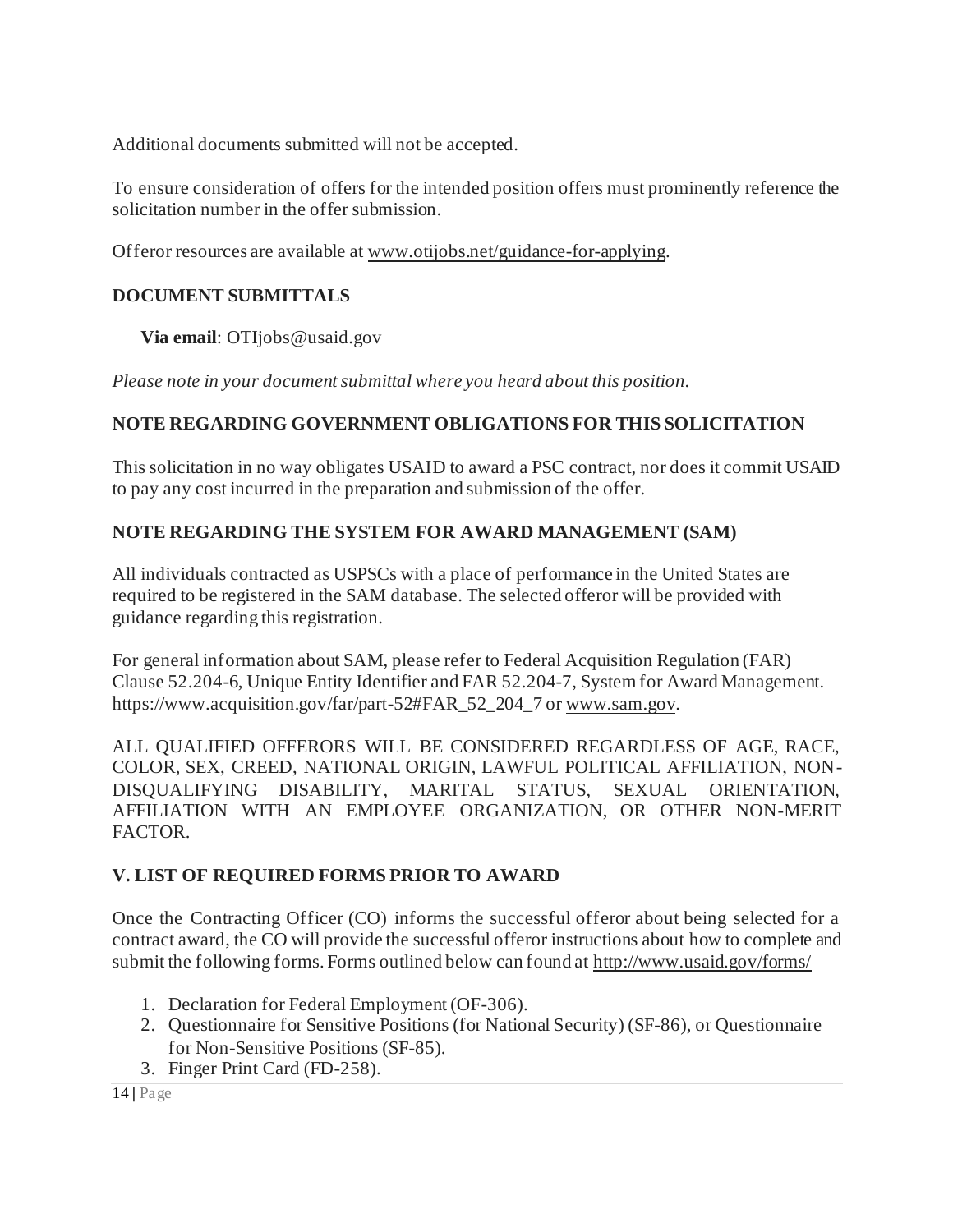The contractor will be required to show proof that the contractor is fully vaccinated against COVID-19 on or before the first date of onboarding, or submit an approved reasonable accommodation to the CO. If the contractor does not meet this requirement the contract may be terminated.

#### **VI. BENEFITS AND ALLOWANCES**

As a matter of policy, and as appropriate, a USPSC is normally authorized the following benefits and allowances:

#### 1. BENEFITS:

- a) Employer's FICA Contribution
- b) Contribution toward Health & Life Insurance
- c) Pay Comparability Adjustment
- d) Annual Increase (pending a satisfactory performance evaluation)
- e) Eligibility for Worker's Compensation
- f) Annual and Sick Leave
- g) Paid Parental Leave

#### 2. ALLOWANCES:

Section numbers refer to rules from the Department of State Standardized Regulations (Government Civilians Foreign Areas), available at [https://aoprals.state.gov/content.asp?content\\_id=282&menu\\_id=101](https://aoprals.state.gov/content.asp?content_id=282&menu_id=101)

| (a) Post Differential              | Chapter 500 and Tables in Chapter 900. |
|------------------------------------|----------------------------------------|
| (b) Living Quarters Allowance      | Section 130.                           |
| (c) Temporary Lodging Allowance    | Section 120.                           |
| (d) Post Allowance                 | Section 220.                           |
| (e) Supplemental Post Allowance    | Section 230.                           |
| (f) Payments During Evacuation     | Section 600.                           |
| (g) Education Allowance            | Section 270.                           |
| (h) Separate Maintenance Allowance | Section 260.                           |
| (i) Danger Pay Allowance           | Section 650.                           |
| (i) Education Travel               | Section 280.                           |

## **VII. TAXES**

USPSCs are required to pay Federal income taxes, FICA, Medicare and applicable State income taxes.

#### **VIII. USAID REGULATIONS, POLICIES AND CONTRACT CLAUSES PERTAINING TO PSCs**

USAID regulations and policies governing USPSC awards are available at these sources:

15 **|** Page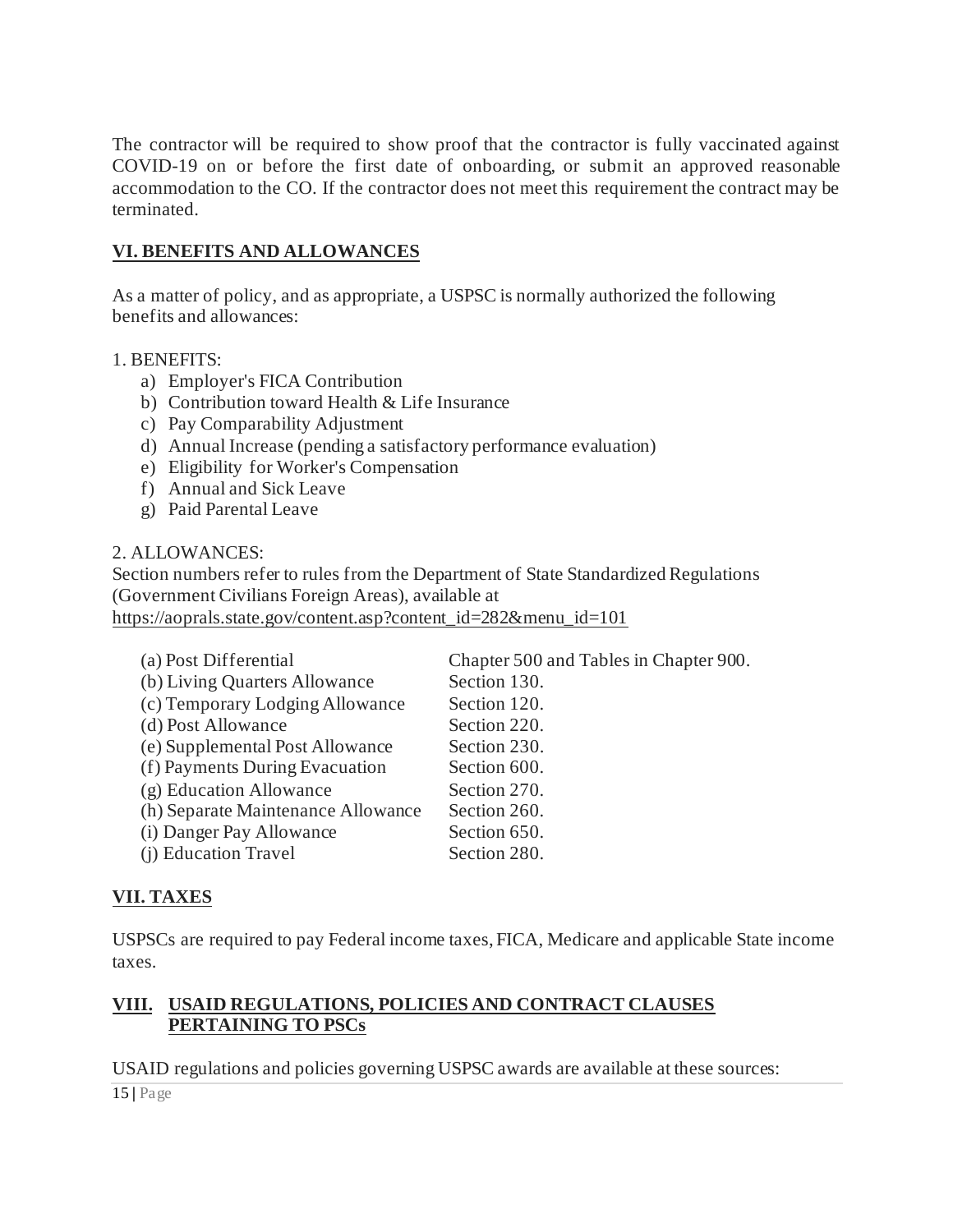**1. USAID Acquisition Regulation (AIDAR), Appendix D,** "Direct USAID Contracts with a U.S. Citizen or a U.S. Resident Alien for Personal Services Abroad," including contract clause "General Provisions," available at [https://www.acquisition.gov/aidar/aidar-appendix-d-direct-usaid-contracts-us-citizen-or-us](https://www.acquisition.gov/aidar/aidar-appendix-d-direct-usaid-contracts-us-citizen-or-us-resident-alien-personal-services-abroad)[resident-alien-personal-services-abroad](https://www.acquisition.gov/aidar/aidar-appendix-d-direct-usaid-contracts-us-citizen-or-us-resident-alien-personal-services-abroad).

**2. Contract Cover Page form AID 309-1** available a[t https://www.usaid.gov/forms](https://www.usaid.gov/forms).

| Item<br>N <sub>0</sub>      | Services (Description)                                                                                                                       | Qty | Unit       | <b>Unit Price</b> | Amount |
|-----------------------------|----------------------------------------------------------------------------------------------------------------------------------------------|-----|------------|-------------------|--------|
| (A)                         | (B)                                                                                                                                          | (C) | (D)        | (E)               | (F)    |
| 0001                        | <b>Base Year 1 - Compensation</b><br>Award Type: Cost<br>Product Service Code: R497<br>Accounting Info: [insert from Phoenix]                | 1   | <b>LOT</b> |                   |        |
|                             | <b>Fringe Benefits/Other Direct Costs (ODCs)</b><br>Award Type: Cost<br>Product Service Code: R497<br>Accounting Info: [insert from Phoenix] |     |            |                   |        |
| <b>Total Estimated Cost</b> |                                                                                                                                              |     |            |                   |        |

## **One Base Year Table – Administrative Specialist**

|  |  |  |  |  | <b>Four Option Years Table-Administrative Specialist</b> |  |
|--|--|--|--|--|----------------------------------------------------------|--|
|--|--|--|--|--|----------------------------------------------------------|--|

| Item<br>N <sub>o</sub> | Services (Description)                                                                                                          | Qty            | Unit | <b>Unit Price</b> | Amount                     |
|------------------------|---------------------------------------------------------------------------------------------------------------------------------|----------------|------|-------------------|----------------------------|
| (A)                    | (B)                                                                                                                             | $(\mathrm{C})$ | (D)  | (E)               | $\left( \mathrm{F}\right)$ |
| 1001                   | Option Period (OP) 1 - Compensation<br>Award Type: Cost<br>Product Service Code: R497<br>Accounting Info: [insert from Phoenix] | 1              | LOT  |                   |                            |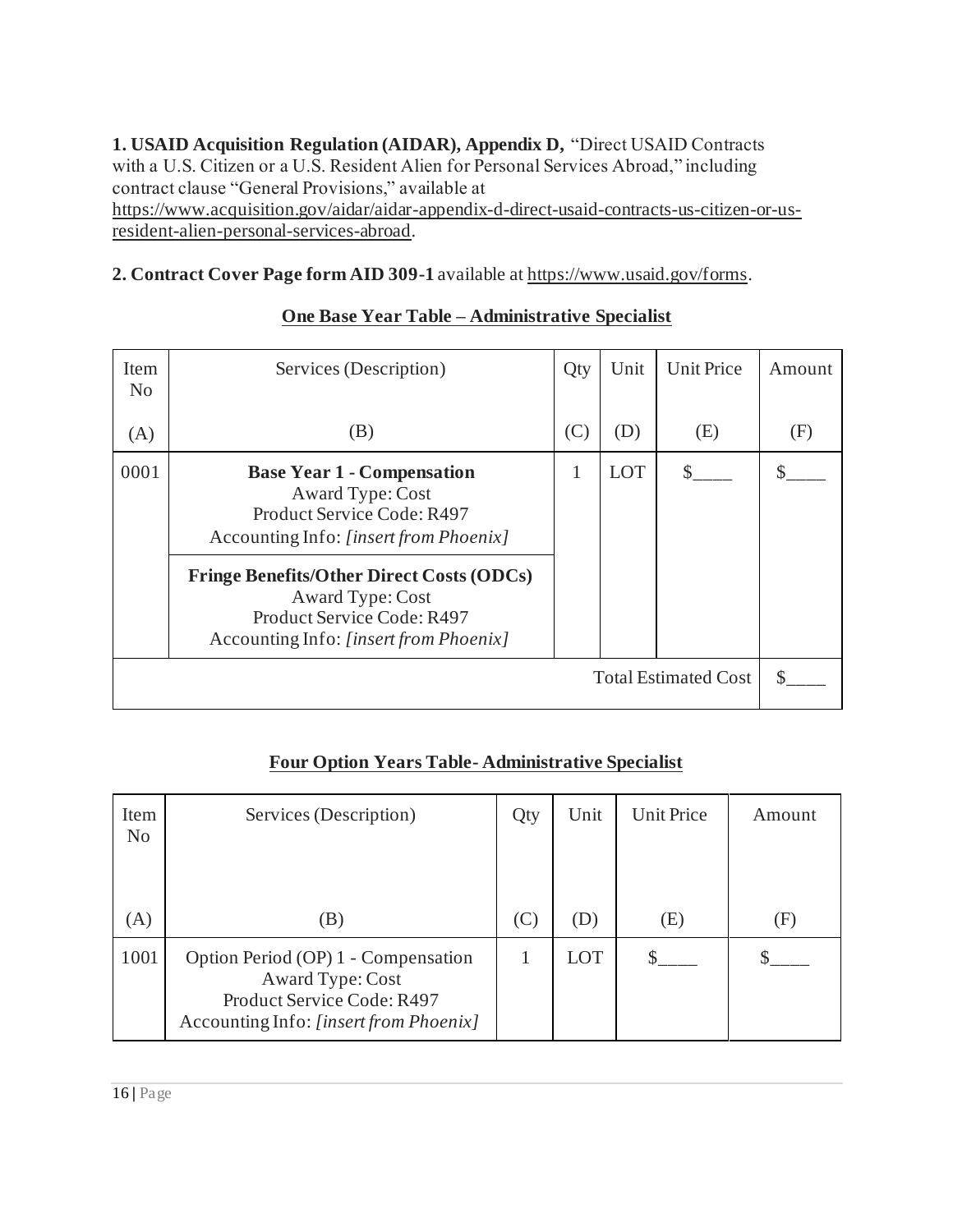|      | OP 1 - ODCs<br>Award Type: Cost<br>Product Service Code: R497<br>Accounting Info: [insert from Phoenix]                               |   |            |                            |               |
|------|---------------------------------------------------------------------------------------------------------------------------------------|---|------------|----------------------------|---------------|
| 2001 | OP 2 - Compensation<br>Award Type: Cost<br>Product Service Code: R497<br>Accounting Info: [insert from Phoenix]                       | 1 | <b>LOT</b> | $\mathcal{S}$              | $\mathcal{S}$ |
|      | OP 2 - ODCs<br>Award Type: Cost<br>Product Service Code: R497<br>Accounting Info: [insert from Phoenix]                               |   |            |                            |               |
| 3001 | Option Period (OP) 3 - Compensation<br><b>Award Type:Cost</b><br>Product Service Code: R497<br>Accounting Info: [insert from Phoenix] | 1 | <b>LOT</b> | $\mathbb{S}$               | \$            |
|      | OP 3 - ODCs<br>Award Type: Cost<br>Product Service Code: R497<br>Accounting Info: [insert from Phoenix]                               |   |            |                            |               |
| 4001 | Option Period (OP) 4 - Compensation<br>Award Type: Cost<br>Product Service Code: R497<br>Accounting Info: [insert from Phoenix]       | 1 |            | <b>LOT</b><br>$\mathbb{S}$ | \$            |
|      | OP 4 - ODCs<br>Award Type: Cost<br>Product Service Code: R497<br>Accounting Info: [insert from Phoenix]                               |   |            |                            |               |
|      | \$                                                                                                                                    |   |            |                            |               |

3. Acquisition and Assistance Policy Directives/Contract Information Bulletins **(AAPDs/CIBs)** for Personal Services Contracts with Individuals available at http://www.usaid.gov/work-usaid/aapds-cibs.

**4. Ethical Conduct.** By the acceptance of a USAID personal services contract as an individual, the contractor will be acknowledging receipt of the "Standards of Ethical Conduct for Employees of the Executive Branch," available from the U.S. Office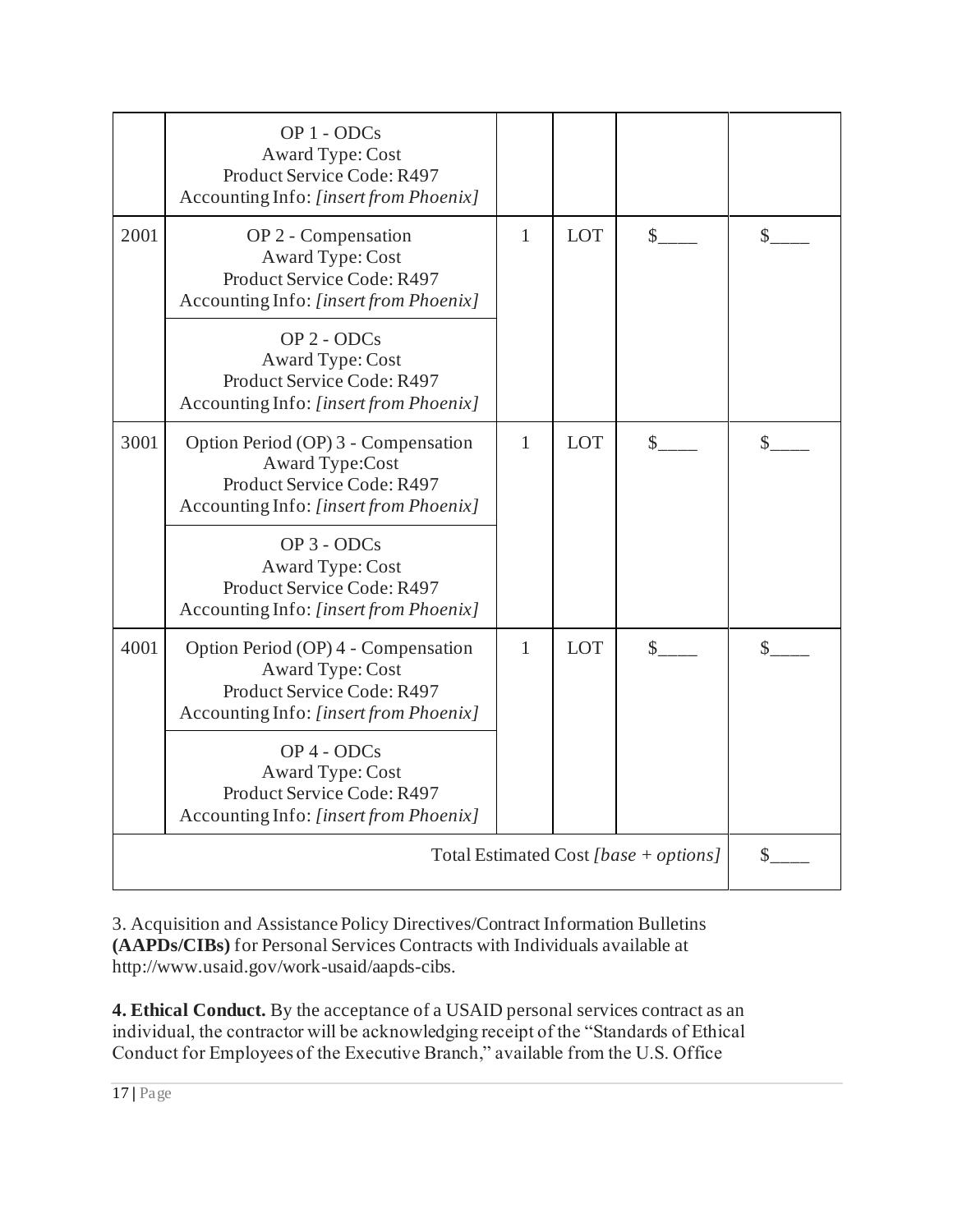of Government Ethics, in accordance with General Provision 2 and 5 CFR 2635. See<https://www.oge.gov/web/oge.nsf/OGE%20Regulations>

AAPDs and CIBs contain changes to USAID policy and General Provisions in USAID regulations and contracts. Please refer t[o http://www.usaid.gov/work-usaid/aapds-cibs#psc](http://www.usaid.gov/work-usaid/aapds-cibs#psc) to determine which AAPDs and CIBs apply to this contract.

**5. PSC Ombudsman** The PSC Ombudsman serves as a resource for any Personal Services Contractor who has entered into a contract with the United States Agency for International Development and is available to provide clarity on their specific contract with the agency. Please visit our page for additional information: https://www.usaid.gov/workusaid/personal-servicecontracts-ombudsman7 The PSC Ombudsman may be contacted via: [PSCOmbudsman@usaid.gov](mailto:PSCOmbudsman@usaid.gov).

## **AAPD 06-10 – PSCMEDICAL EXPENSE PAYMENT RESPONSIBILITY**

General Provision 28, MEDICAL EXPENSE PAYMENT RESPONSIBILITY (OCTOBER 2006)

(a) Definitions. Terms used in this General Provision are defined in 16 FAM 116 available at [http://www.state.gov/m/a/dir/regs/fam/16fam/index.htm.](http://www.state.gov/m/a/dir/regs/fam/16fam/index.htm) Note: Personal services contractors are not eligible to participate in the Federal Employees Health Programs.

(b) MEDICAL EVACUATION (MEDEVAC) SERVICES – Please see Attachment 2 to this solicitation for information on AAPD No. 18-02.

(c) When the contractor or eligible family member is covered by health insurance, that insurance is the primary payer for medical services provided to that contractor or eligible family member(s) both in the United States and abroad. The primary insurer's liability is determined by the terms, conditions, limitations, and exclusions of the insurance policy. When the contractor or eligible family member is not covered by health insurance, the contractor is the primary payer for the total amount of medical costs incurred and the U.S. Government has no payment obligation (see paragraph (f) of this provision).

(d) USAID serves as a secondary payer for medical expenses of the contractor and eligible family members who are covered by health insurance, where the following conditions are met:

(1) The illness, injury, or medical condition giving rise to the expense is incurred, caused, or materially aggravated while the eligible individual is stationed or assigned abroad;

(2) The illness, injury, or medical condition giving rise to the expense required or requires hospitalization and the expense is directly related to the treatment of such illness, injury, or medical condition, including obstetrical care; and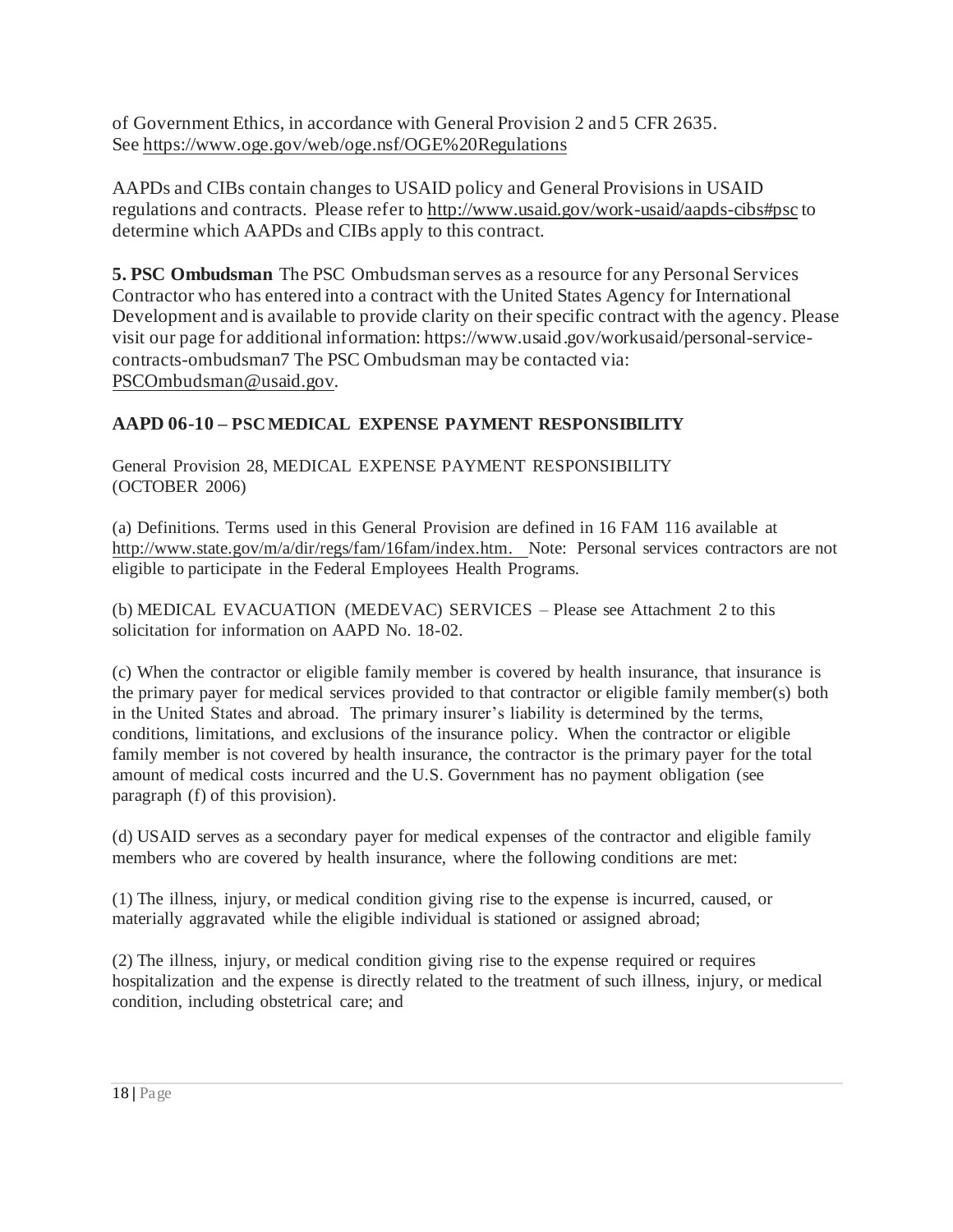(3) The Office of Medical Services (M/MED) or a Foreign Service medical provider (FSMP) determines that the treatment is appropriate for, and directly related to, the illness, injury, or medical condition.

(e) The Mission Director may, on the advice of M/MED or an FSMP at post, authorize medical travel for the contractor or an eligible family member in accordance with the General Provision 10, Travel and Transportation Expenses (July 1993), section (i) entitled "Emergency and Irregular Travel and Transportation." In the event of a medical emergency, when time does not permit consultation, the Mission Director may issue a Travel Authorization Form or Medical Services Authorization Form DS-3067, provided that the FSMP or Post Medical Advisor (PMA) is notified as soon as possible following such an issuance. The contractor must promptly file a claim with his or her medevac insurance provider and repay to USAID any amount the medevac insurer pays for medical travel, up to the amount USAID paid under this section. The contractor must repay USAID for medical costs paid by the medevac insurer in accordance with sections (f) and (g) below. In order for medical travel to be an allowable cost under General Provision 10, the contractor must provide USAID written evidence that medevac insurance does not cover these medical travel costs.

(f) If the contractor or eligible family member is not covered by primary health insurance, the contractor is the primary payer for the total amount of medical costs incurred. In the event of a medical emergency, the Medical and Health Program may authorize issuance of Form DS-3067, Authorization for Medical Services for Employees and/or Dependents, to secure admission to a hospital located abroad for the uninsured contractor or eligible family member. In that case, the contractor will be required to reimburse USAID in full for funds advanced by USAID pursuant to the issuance of the authorization. The contractor may reimburse USAID directly or USAID may offset the cost from the contractor's invoice payments under this contract, any other contract the individual has with the U.S. Government, or through any other available debt collection mechanism.

(g) When USAID pays medical expenses (e.g., pursuant to Form DS-3067, Authorization for Medical Services for Employees and/or Dependents), repayment must be made to USAID either by insurance payment or directly by the contractor, except for the amount of such expenses USAID is obligated to pay under this provision. The Contracting Officer will determine the repayment amount in accordance with the terms of this provision and the policies and procedures for employees contained in 16 FAM 521. When USAID pays the medical expenses, including medical travel costs (see section (e) above), of an individual (either the contractor or an eligible family member) who is covered by insurance, that individual promptly must claim his or her benefits under any applicable insurance policy or policies. As soon as the individual receives the insurance payment, the contractor must reimburse USAID for the full amount that USAID paid on the individual's behalf or the repayment amount determined by the Contracting Officer in accordance with this paragraph, whichever is less. If an individual is not covered by insurance, the contractor must reimburse USAID for the entire amount of all medical expenses and any travel costs the contractor receives from his/her medevac provider.

(h) In the event that the contractor or eligible family member fails to recover insurance payments or transfer the amount of such payments to USAID within 90 days, USAID will take appropriate action to collect the payments due, unless such failure is for reasons beyond the control of the USPSC/dependent.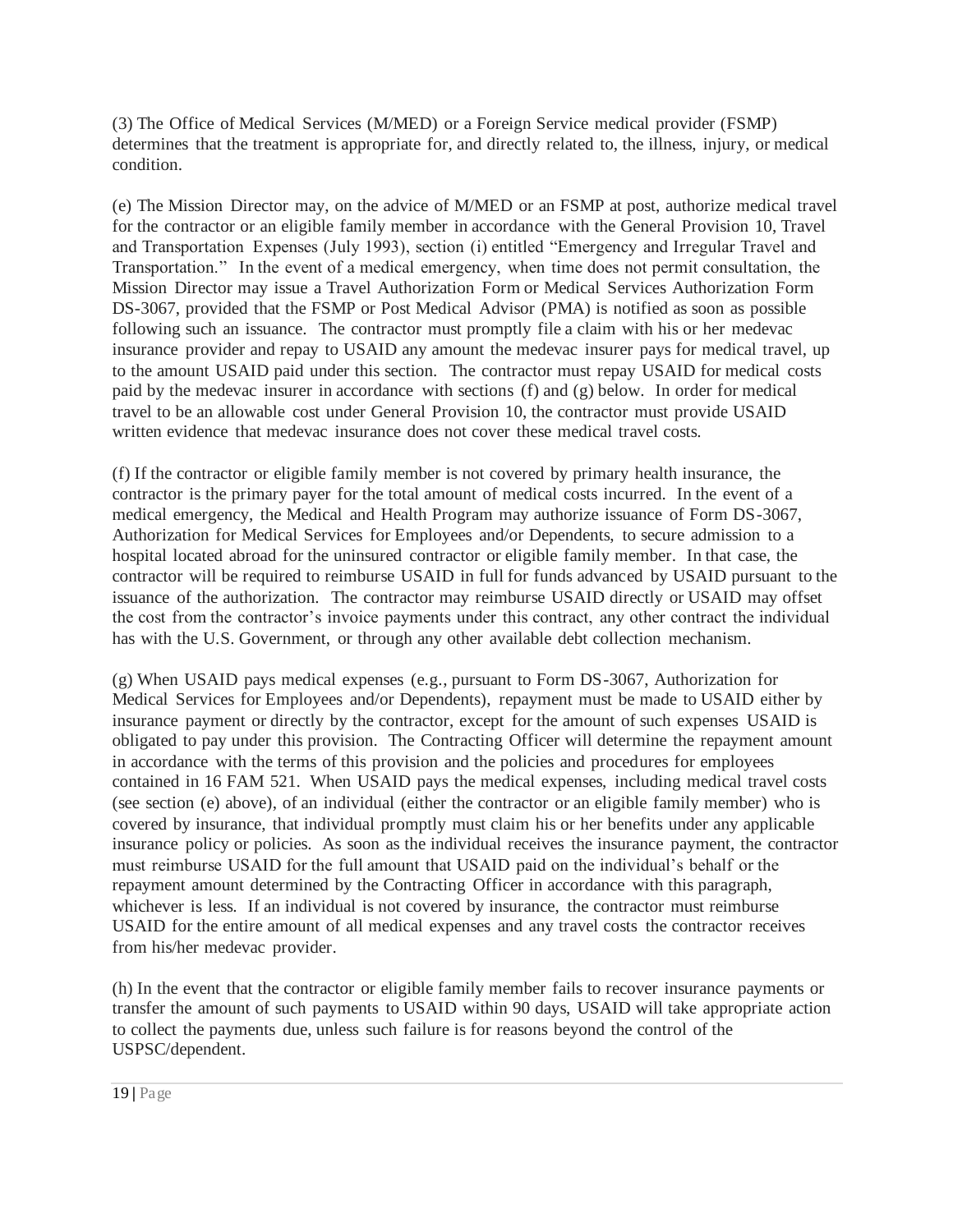(i) Before departing post or terminating the contract, the contractor must settle all medical expense and medical travel costs. If the contractor is insured, he or she must provide proof to the Contracting Officer that those insurance claims have been submitted to the insurance carrier(s) and sign a repayment agreement to repay to USAID any amounts paid by the insurance carrier(s).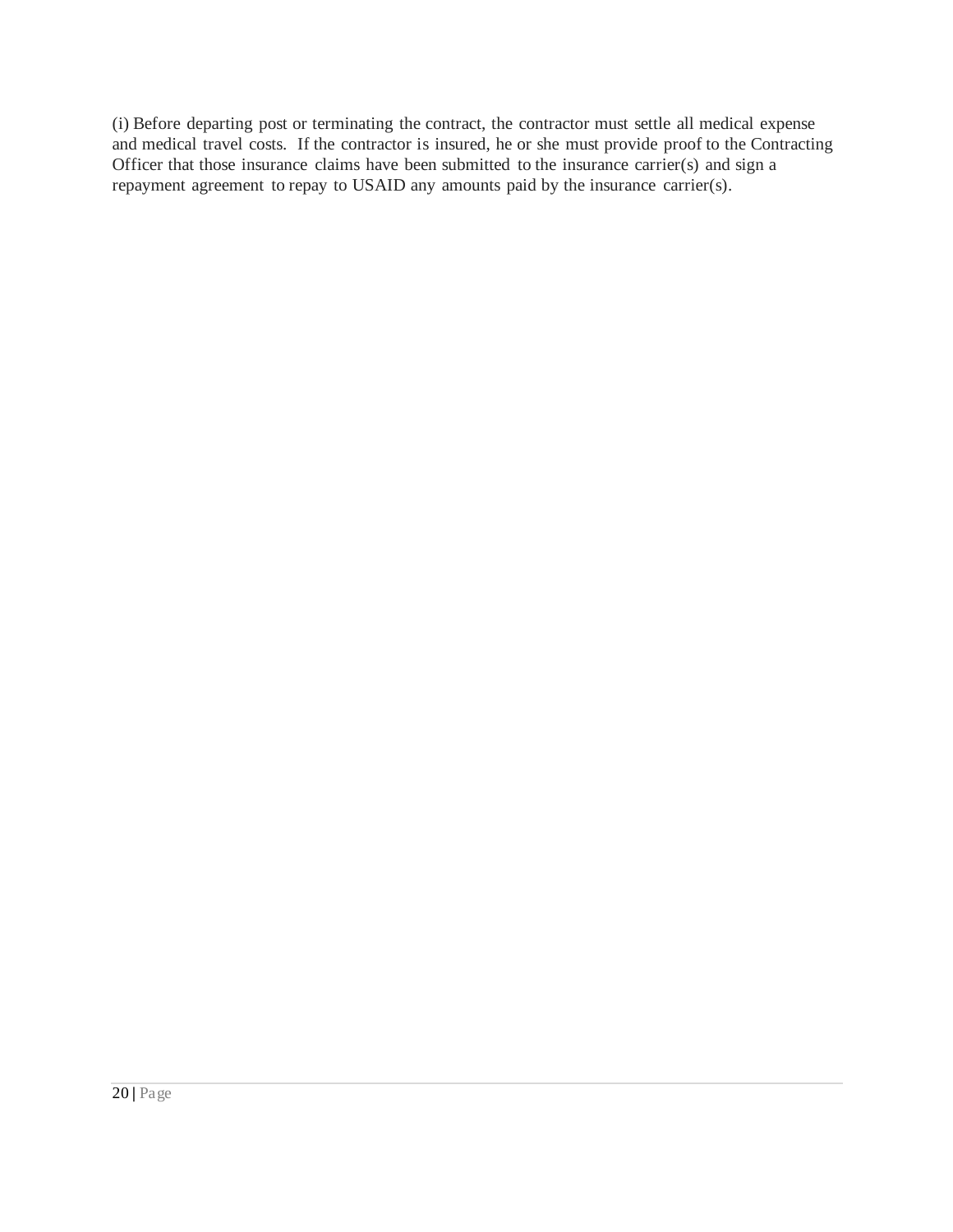#### **ATTACHMENT II**

**Title 48 of the Code of Federal Regulations (CFR) Chapter 7. USAID Acquisition Regulation (AIDAR)**

#### **APPENDIX D – DIRECT USAID CONTRACTS WITH A U.S. CITIZEN OR A U.S. RESIDENT ALIEN FOR PERSONAL SERVICES ABROAD**

#### **GP 25. MEDICAL EVACUATION (MEDEVAC) SERVICES (DEC 2019)**

A contractor who is required to relocate abroad and accompanying eligible family members; or a contractor on official travel status abroad on temporary duty or training, will be provided Medevac services through the Department of State, Bureau of Medical Services, similar to that provided to U.S. Government employees in 16 FAM 300 Medical Travel. Medevac costs that will be covered by USAID include travel and per diem, but do not include medical care costs.

To be eligible for Medevac services covered by the Department of State Medevac program, the contractor and accompanying eligible family members must obtain and maintain international health insurance coverage in accordance with the clause of the contract entitled, "Insurance."

#### **GP 29. INCENTIVE AWARDS (DEC 2019)**

The contractor is eligible to receive certain monetary and non-monetary USAID incentive awards in accordance with the AIDAR and USAID internal policy.

#### **ATTACHMENT III**

#### **PERSONAL SERVICES CONTRACTS WITH INDIVIDUALS**

#### **PART 52—SOLICITATION PROVISIONS AND CONTRACT CLAUSES**

**Subpart 52.2—Text of Provisions and Clauses** 

#### **52.223-99 Ensuring Adequate COVID-19 Safety Protocols for Federal Contractors, Alternate 70.**

#### **ENSURING ADEQUATE COVID-19 SAFETY PROTOCOLS FOR FEDERAL CONTRACTORS (OCT 2021)-Alternate 70 (OCT 2021) (M/OAA-DEV-FAR22-01c)**

**(a)** *Definition. As used in this clause -*

*United States or its outlying areas means—*

- (1) The fifty States;
- (2) The District of Columbia;